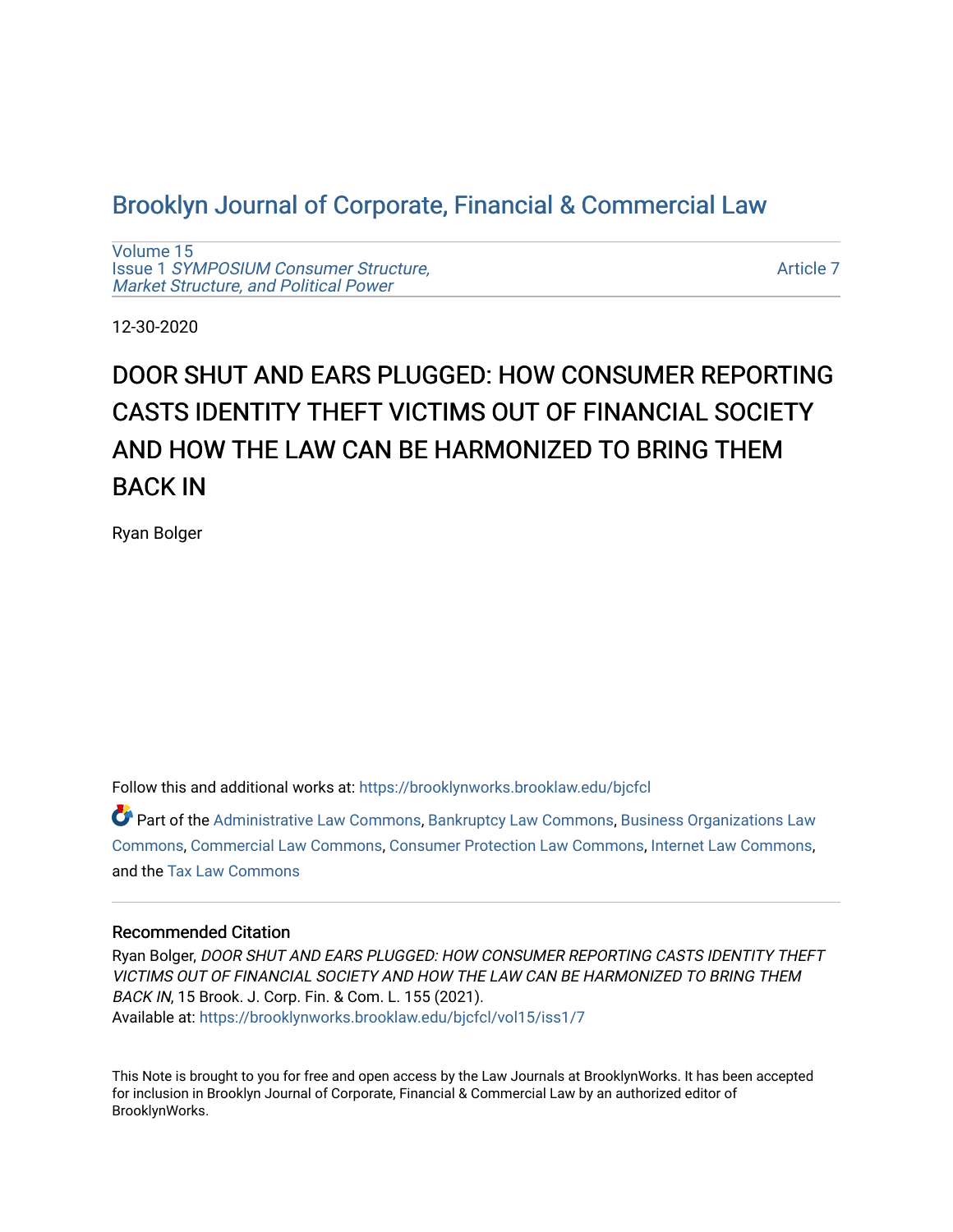# DOOR SHUT AND EARS PLUGGED: HOW **CONSUMER REPORTING CASTS IDENTITY** THEFT VICTIMS OUT OF FINANCIAL SOCIETY AND HOW THE LAW CAN BE **HARMONIZED TO BRING THEM BACK**

#### **ABSTRACT**

Consumer Reporting Agencies (CRAs) are the gatekeepers to the American economy. As the chief informants for prospective lenders, landlords, and employers, they exert immense power over the day-to-day decisions of who gets what. Despite these high stakes, the CRAs run consumer reporting as an automated electronic process that causes a lot of reporting errors, disqualifying consumers from essential goods, services, and opportunities. This is painfully true in the context of identity theft, where perverse incentives pollute the integrity of consumer reporting, piling undue harm onto identity theft victims. The law provides a remedy for this problem, but circuit courts are split on whether to allow it for identity theft victims, adopting different approaches. This Note proposes a solution that seeks to harmonize the caselaw in the Third and Seventh Circuits with a fair and practical rule. In doing so, it will dismiss a rule from the First and Ninth Circuits.

#### INTRODUCTION

We begin our inquiry into the problem of identity theft in consumer reports with a tale of international financial fraud and its fallout in consumer reporting. In August 2013, a man named Marlen Manukyan opened several bank accounts around Miami, Florida for himself and his online car sales business.<sup>1</sup> Shortly thereafter, he made his first sale, when a couple in Texas paid him \$39,960 for an RV listed on his craigslist page.<sup>2</sup> The couple wired the payment from their bank in Sugarland, Texas to a purported third-party escrow agent in Florida, believing the escrow agent would protect their money until they received the  $RV<sup>3</sup>$  However, there was no RV, and the escrow agent was nothing more than a shell company created by Marlen under a stolen identity.<sup>4</sup> The entire transaction was a fabrication.

<sup>1.</sup> Indictment at 3–5, U.S. v. Manukyan, No. 16-cr-20263 (S.D. Fla. 2016).

<sup>2.</sup> Indictment at 5, U.S. v. Manukyan, No. 16-cr-20263 (S.D. Fla. 2016). See also Drew Armstrong, I Lost my Identity to a Fraudster, and It Took Six Years to Clean up the Mess, BLOOMBERG BUSINESSWEEK (Aug. 12, 2019), https://www.bloomberg.com/news/articles/2019- 08-12/i-lost-my-identity-to-a-fraudster-and-it-took-six-years-to-clean-up-the-mess.

<sup>3.</sup> Indictment at 5, U.S. v. Manukyan, No. 16-cr-20263 (S.D. Fla. 2016). See also Armstrong, supra note 2.

<sup>4</sup>. See Indictment at 3-5, U.S. v. Manukyan, No. 16-cr-20263 (S.D. Fla. 2016). See also Armstrong, supra note 2.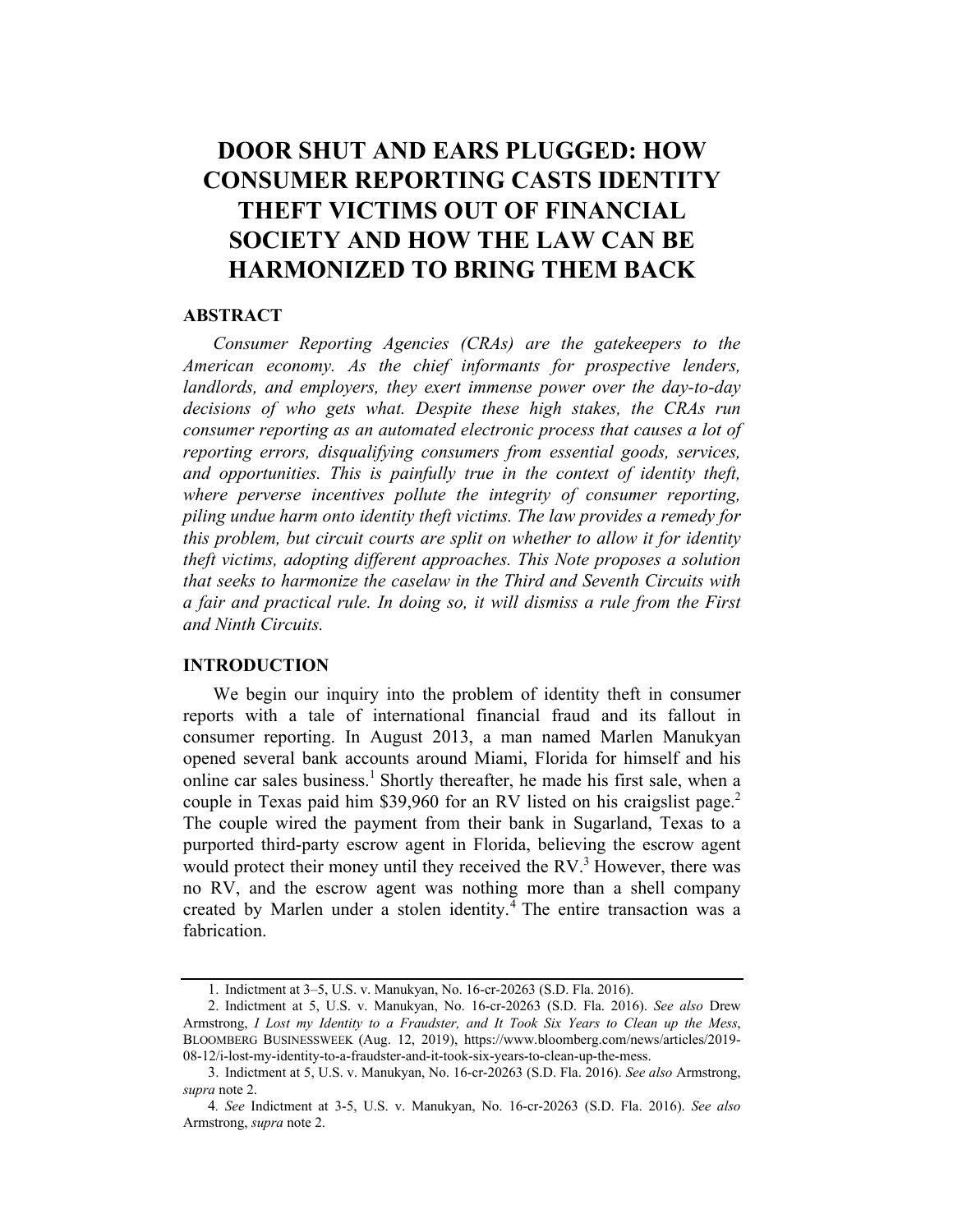Upon receiving the Texas couples' payment, Marlen wired it from a fake business account at Wells Fargo Bank to an overseas account at Alpha-Bank in Moscow, Russia.<sup>5</sup> Local police were on Marlen's trail with the Federal Bureau of Investigation not far behind.<sup>6</sup> Eventually, Marlen was indicted and sent to prison on a plea deal, serving two years for money laundering before being deported back to Russia: a decisive resolution to a complex crime.<sup>7</sup> Things were far messier for the individuals whose identities he stole to set up the fraudulent enterprise, however. $8$ 

One of those identity theft victims was Andrew Armstrong.<sup>9</sup> Using Andrew's identity, Marlen registered his fake business, "ZRF International Services LLC," with the Florida Secretary of State, <sup>10</sup> and set up bank accounts in Andrew's name at TD Bank, Bank of America, Popular Bank, and Wells Fargo.<sup>11</sup> Everything Marlen did using Andrew's identity showed up on Andrew's credit reports, <sup>12</sup> destroying Andrew's credit and, casting him out of financial society.<sup>13</sup> It was impossible for him to get a new credit card or apply for a mortgage, <sup>14</sup> and for several years, whenever he traveled internationally, he was stopped by security agents for extra screening.<sup>15</sup> His attempts to fix his credit reports were a seemingly endless waste of time, as he was pushed through a "byzantine maze of customer service representatives."<sup>16</sup> As Andrew described, "After I explained my story over the phone to a woman at Bank of America Corp., she thanked me for being a customer, which I'd never been." <sup>17</sup> He fruitlessly mailed packets of evidence—including copies of his passport, driver's license, and utility bills—to prove the transactions were not his.<sup>18</sup> Finally, six years after his identity was stolen and two years after Marlen pleaded guilty, Andrew's credit reports were corrected.<sup>19</sup> His takeaway from the six-year long debacle:

9. Armstrong, supra note 2.

12. Armstrong, supra note 2.

<sup>5.</sup> Indictment at 5–6, U.S. v. Manukyan, No. 16-cr-20263 (S.D. Fla. 2016).

<sup>6.</sup> Armstrong, supra note 2.

<sup>7</sup>. Id.

<sup>8.</sup> Indictment at 4–5, U.S. v. Manukyan, No. 16-cr-20263 (S.D. Fla. 2016). See also Armstrong, supra note 2.

<sup>10.</sup> Fla. Sec. Of State, Electronic Articles of Organization for Florida Limited Liability Company, ZRF International Services LLC (Aug. 7, 2013) (filed under the name Andrew Armstrong).

<sup>11.</sup> Indictment at 4–5, U.S. v. Manukyan, No. 16-cr-20263 (S.D. Fla. 2016).

<sup>13</sup>. Id. ("Identity theft isn't just an inconvenience; it shut me out of the most basic parts of the consumer-financial system.").

<sup>14</sup>. Id.

<sup>15</sup>. Id.

<sup>16</sup>. Id.

<sup>17</sup>. Id.

<sup>18</sup>. Id.

<sup>19</sup>. Id.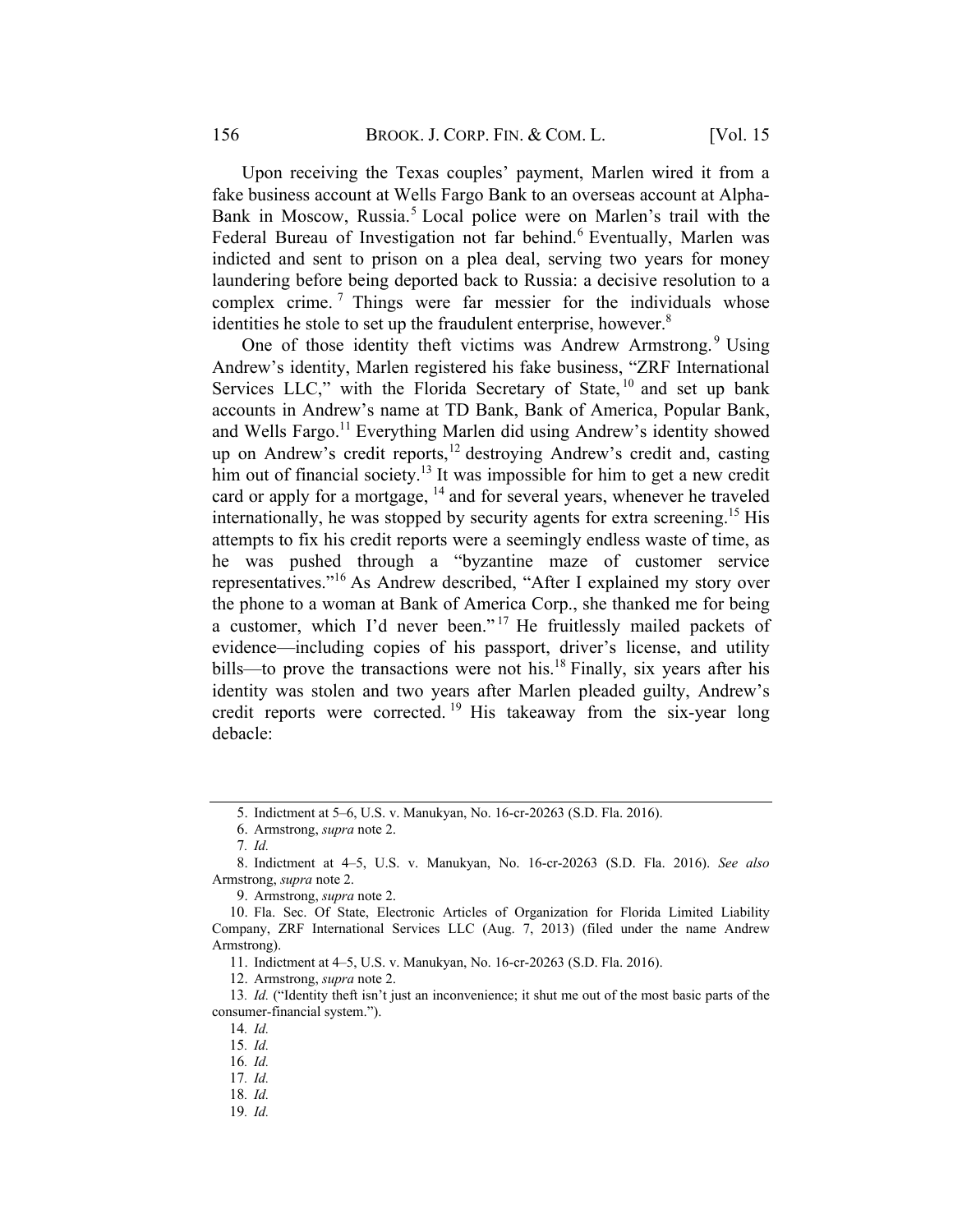Our financial identity is a spool of fishing line left carelessly in a drawer. You pull it back out one day, and it's become knotted into a mess. You can try to untangle the line, but you can't just cut or throw it away. Our system ties you to the mess forever. $20$ 

If consumer reporting agencies (CRAs) were doing a better job, the fraudulent transactions would have been corrected sooner and much of the harm avoided. $2<sup>1</sup>$ 

CRAs are the gatekeepers to the U.S. financial system.<sup>22</sup> Lenders use the CRAs' consumer reports to decide whether to lend and, if so, at what interest rates.<sup>23</sup> Landlords use them to screen tenants.<sup>24</sup> Employers use them to inform hiring decisions.<sup>25</sup> And yet, despite their powerful influence over the decisions of who gets what, the consumer reports for forty-two million Americans are riddled with errors.<sup>26</sup> Many of the errors are inconsequential, but for ten million of these consumers, they "can be life altering."<sup>27</sup> The harm that follows represents a failure in both law and in economics,  $28$  for those who look to the latter for guidance on the reasonability of parties' conduct.

While the law provides a solution under the Fair Credit Reporting Act (FCRA) for this situation, some courts have blocked it and instead require identity theft victims to prove that their consumer reports are inaccurate before holding CRAs to account for the inaccuracies.<sup>29</sup> Those courts misread the statute.<sup>30</sup> The FCRA is clear that CRAs, as the producers of consumer reports—and not consumers, as the involuntary subjects of

<sup>20</sup>. Id.

<sup>21</sup>. See 15 U.S.C. § 1681e(b) (requiring consumer reporting agencies to report consumer information at its "maximum possible accuracy").

<sup>22</sup>. See CONG. RSCH. SERV., R44125, CONSUMER CREDIT REPORTING, CREDIT BUREAUS,

CREDIT SCORING, AND RELATED POLICY ISSUES 2 (2020), https://fas.org/sgp/crs /misc/R44125.pdf; See also CHI CHI WU, ET. AL, AUTOMATED INJUSTICE REDUX: TEN YEARS AFTER A KEY REPORT, CONSUMERS ARE STILL FRUSTRATED TRYING TO FIX CREDIT REPORTING ERRORS 4 (2019).

<sup>23.</sup> Wu, et. al, supra note 22, at 4; David D. Schein & James D. Phillips, Holding Credit Ratings Agencies Accountable: How the Financial Crisis May Be Contributing to Improving Accuracy in Credit Reporting, 24 LOY. CONSUMER L. REV. 329, 329 (2012).

<sup>24.</sup> Wu, et. al, supra note 22, at 4.

<sup>25.</sup> Wu, et. al, supra note 22, at 4; CONG. RSCH. SERV., supra note 22, at 1.

<sup>26.</sup> Wu, et. al, supra note 22, at 4 (citing Consumer Response Annual Report January 1– December 31, 2017, CONSUMER FIN. PRO. BUREAU 13 (Mar. 2018), https://s3.amazonaws.com/ files.consumerfinance.gov/f/documents/cfpb\_consumer-response-annual-report\_2017.pdf).

<sup>27.</sup> Wu, et. al, supra note 22, at 4 (citing Consumer Response Annual Report January 1-December 31, 2017, CONSUMER FIN. PRO. BUREAU 13 (Mar. 2018), https://s3.amazonaws.com/ files.consumerfinance.gov/f/documents/cfpb\_consumer-response-annual-report\_2017.pdf).

<sup>28</sup>. See Part II (Section D) (explaining how the consumer reporting system leads to inaccurate consumer reports in the context of identity theft).

<sup>29</sup>. See Part III (explaining how the Seventh Circuit Court of Appeals, and some lower courts, misread the FCRA by requiring consumers to prove consumer report inaccuracies before requiring CRAs to fix consumer reports).

<sup>30</sup>. See Part III.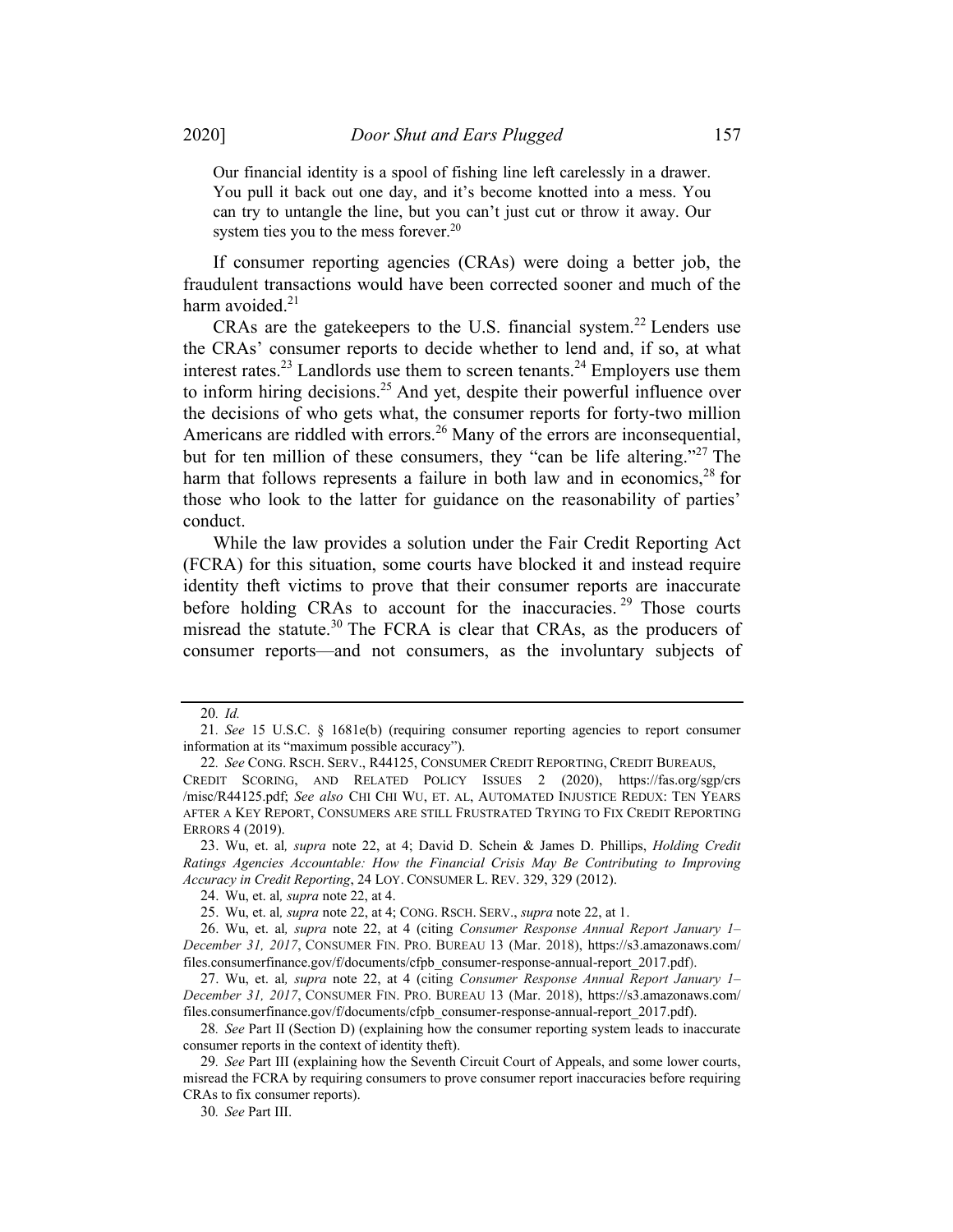them—must bear the costs of accurate consumer reporting.<sup>31</sup> In other words, under the FCRA, the burden of proof as to the accuracy of consumer reports lies with the CRA. Thus, this Note will argue that courts should read the FCRA to leave the costs of accurate consumer reporting with CRAs when a consumer alerts the CRA to the fact that his identity was stolen.

Part I will explain how credit reporting works and how it fails to detect identity theft. Part II will describe the FCRA and how it can encourage CRAs to fix credit reporting errors arising from identity theft. It will also show that the common law fails to provide an adequate remedy for consumers when a CRA negligently reports erroneous consumer information. Part III will set out the caselaw on CRAs' statutory duties to investigate and correct errors on credit reports. It will also focus on a split in holdings between the Third and Seventh Circuits. A bewildering pleading standard borrowed from the First and Ninth Circuits (by the lower court in the Seventh Circuit) will also be discussed, and then dismissed as offensive to the law as it is written and to financial justice as a practical matter. Part IV will explain how the statute should be read. Then, it will propose a solution that could serve to harmonize the Seventh Circuit's apparent concerns with the better rule in the Third Circuit.

#### I. BACKGROUND

#### A. HOW CREDIT REPORTING WORKS

Credit reports, and consumer reports more generally,  $32$  are populated based on computerized communications between the CRAs and the furnishers of consumer information, usually lenders, debt collectors, insurers, or landlords.<sup>33</sup> The CRAs, most prominently "the big three"— Experian, TransUnion, and Equifax—then publish that information in consumer reports. <sup>34</sup> Furnishers report information such as payment histories, delinquencies, and defaults to the CRAs who compile the information into consumer reports through an automated computer process.<sup>35</sup> Then, the CRAs sell the reports to the furnishers and potential lenders, employers, landlords or other parties who use them to screen

<sup>31</sup>. See infra notes 195–196 and accompanying text (quoting 15 U.S.C. § 1681i).

<sup>32.</sup> Credit reports are one type of consumer report; other types of consumer reports are used for tenant screening and employee background checks, for example. CONG. RSCH. SERV., supra note 22, at 3.

<sup>33.</sup> Michael Epshteyn, The Fair and Accurate Credit Transactions Act of 2003: Will

Preemption of State Credit Reporting Laws Harm Consumers, 93 GEO. L.J. 1143, 1147 (2005). 34. Consumer Response Annual Report January 1–December 31, 2017, CONSUMER FIN. PRO.

BUREAU 13 (Mar. 2018), https://s3.amazonaws.com/files.consumerfinance.gov/f/documents/cfpb\_ consumer-response-annual-report\_2017.pdf.

<sup>35</sup>. About Us, E-OSCAR, https://www.e-oscar.org/implementation/about-us. (last visited Oct. 27, 2019).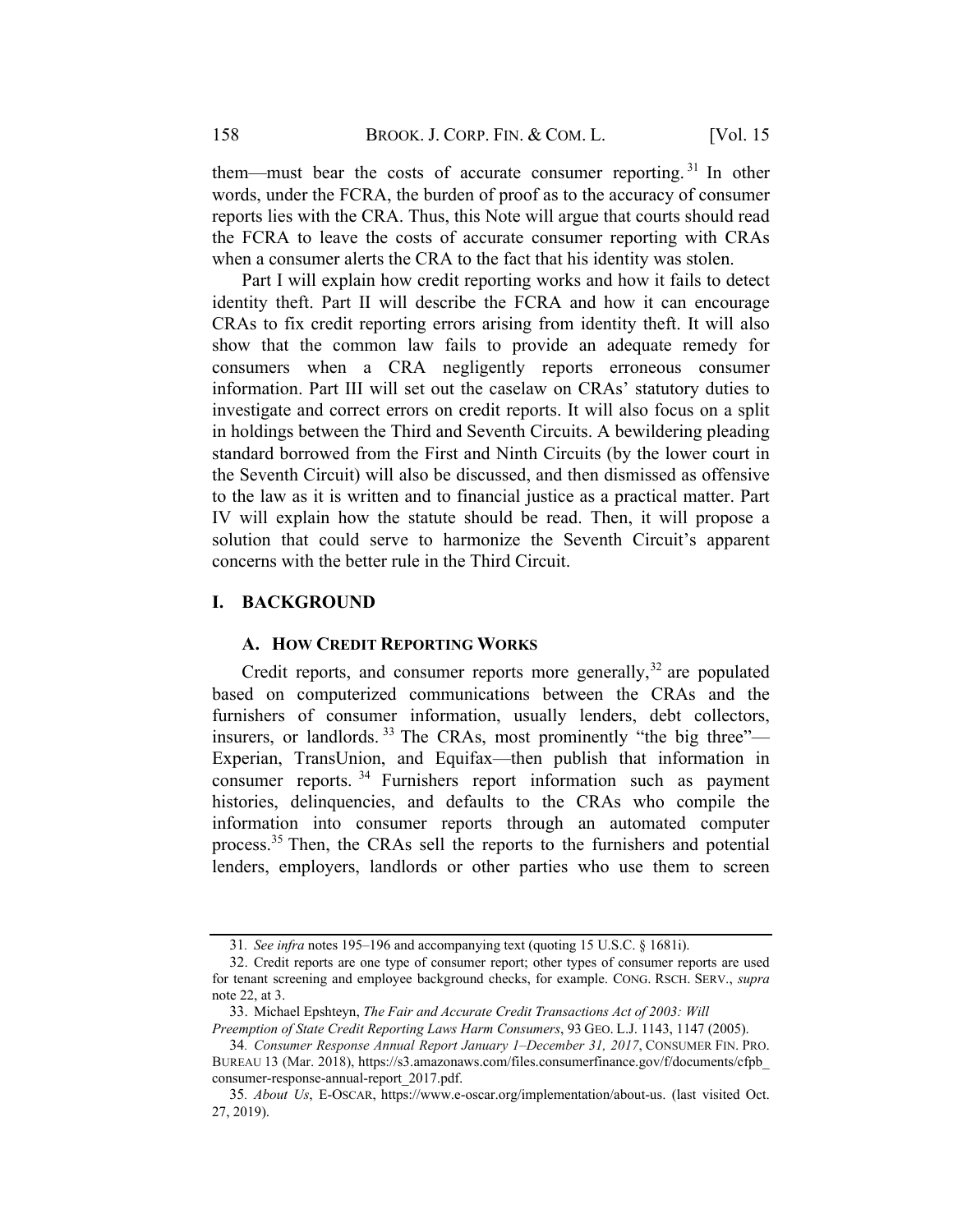consumers for some sort of transaction. <sup>36</sup> The information is reported in separate "tradelines" with each tradeline representing the transactions for consumer accounts related to credit cards, lease agreements, or loans, for example.<sup>37</sup> If the consumer report does not include damaging tradelines (e.g. those reporting defaults and delinquencies) then the party using the report to screen the consumer will tend to welcome him or her into a transaction such as a loan, an employment agreement, or a residential lease. $38$ 

While the furnishers must provide information and pay membership fees to the CRAs<sup>39</sup>, they receive some benefits for contributing to the consumer reporting system. <sup>40</sup> Namely, a furnisher can protect its own position as creditor by furnishing the consumer's debt to CRAs for publication as tradelines in consumer reports, thus discouraging third-party creditors from overwhelming a consumer with too much debt.<sup>41</sup> In turn, the CRA receives the benefit of a more comprehensive product with more tradelines to sell to furnishers and other customers who rely on the consumer reports.<sup>42</sup>

Consumers, however, are often harmed by consumer reporting.<sup>43</sup> The problem is that the industry standard reporting process necessarily creates a lot of errors. <sup>44</sup> Those errors tend to result from one or more of the following: (1) "mixed files" (when the CRA's automated reporting logic mixes up consumer histories), $45$  (2) furnishers sending bad information to  $CRAs<sup>46</sup>$  (3) glitches in a CRA's automated reporting process that cause the erroneous tradeline to re-appear despite the CRA having deleted it,  $47$  and (4)

<sup>36.</sup> Chi Chi Wu, Automated Injustice: How A Mechanized Dispute System Frustrates Consumers Seeking to Fix Errors in Their Credit Reports, 14 N.C. Banking Inst. 139, 180 (2010) (explaining that CRAs make most of their money from furnishers).

<sup>37.</sup> CONG. RSCH. SERV., supra note 22, at 4.

<sup>38</sup>. See CONG. RSCH. SERV., supra note 22, at 3.

<sup>39</sup>. Experian Membership Application, EXPERIAN, https://www.experian.com/content/dam /marketing/na/assets/im/consumer-information/general/Reporting-Data-Contractual-Documents.pdf (last visited Sept. 6, 2020).

<sup>40</sup>. Credit Data Reporting Services, EXPERIAN, https://www.experian.com/consumerinformation/reporting-to-credit-agencies (last visited Sept. 6, 2020).

<sup>41</sup>. Id.

<sup>42</sup>. Data Reporting, TRANSUNION, https://www.transunion.com/data-reporting/data-reporting (last visited Sept. 6, 2020).

<sup>43</sup>. See supra notes 22–27 and accompanying text (explaining how inaccurate consumer reports can result in loss of access to credit, housing, and employment).

<sup>44.</sup> CONG. RSCH. SERV., supra note 22, at 9 (describing matching errors and errors due to fraud); Wu, et. al, *supra* note 22, at 5–6 (Feb. 2019); CONSUMER FIN. PROT. BUREAU, KEY DIMENSIONS AND PROCESSES IN THE U.S. CREDIT REPORTING SYSTEM (2012), https://files. consumerfinance.gov/f/201212\_cfpb\_credit-reporting-white-paper.pdf.

<sup>45.</sup> Mixed files can happen due to automated matching of similar names, social security numbers, and other identifiers. Wu, supra note 36, at 146.

<sup>46.</sup> CONSUMER FIN. PROT. BUREAU, supra note 44, at 25. Wu, et. al, supra note 22, at 5–6.

<sup>47.</sup> CONSUMER FIN. PROT. BUREAU, supra note 44, at 24;

Wu, et. al, supra note 22, at 5–6.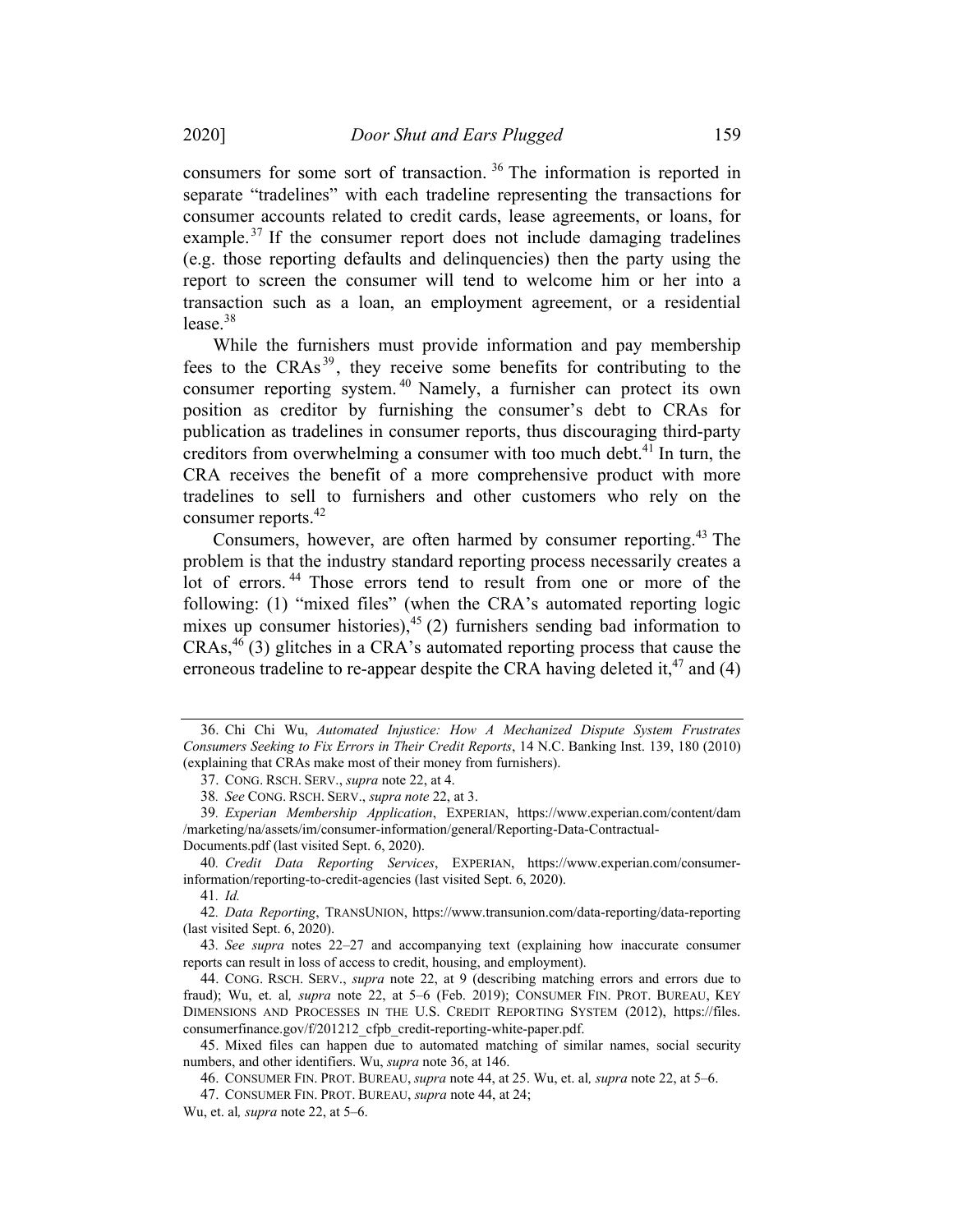fraud, like identity theft.<sup>48</sup> This Note focuses on problems inherent in the correction of errors resulting from identity theft.

Unlike the other common types of consumer reporting inaccuracies, errors resulting from identity theft can hardly be corrected without a furnisher acting against its own interest or a CRA actually engaging in some investigating as the FCRA requires.<sup>49</sup> For one, furnishers of credit report information can collect from identity theft victims on a disputed account and not want to admit that their records fail to prove they are entitled to such payment.<sup>50</sup> Indeed, debt collectors can use consumer reports to collect false debts.<sup>51</sup> Where identity theft is alleged, CRAs should know furnishers are conflicted sources of information but they defer to them nonetheless.  $52$  On other occasions, the furnisher's conflict of interest is irrelevant, because the CRA omits the fact that a fraud has occurred in its request for furnisher verification.<sup>53</sup> Naturally, a furnisher cannot verify a tradeline as accurate when it has not been alerted to the possibility of identity theft. If a furnisher does not know the information in its records is fraudulent, then it cannot know that its normal verification process matching its information on the consumer with what the CRA sends it will as a matter of fact fail, because an identity thief used that same information to open the fraudulent account in question. <sup>54</sup>

Here is how the process tends to work: a consumer sends a "dispute letter" asking the CRA to delete one or more erroneous tradelines from the consumer report, triggering a statutory duty for the CRA to either verify the disputed tradeline as accurate, modify it to make it accurate, or delete it.<sup>55</sup>

52. Wu, et. al, supra note 22, at 6–7 (explaining that CRAs are "universally biased in favor of furnishers and against consumers in disputes.")

53. See Wu, supra note 36, at 177.

<sup>48.</sup> CONSUMER FIN. PROT. BUREAU, *supra* note 44, at 24; Wu, et. al, *supra* note 22, at 5–6.

<sup>49.</sup> To be clear, correcting the other types of credit report errors can be excruciatingly painful for consumers even though those errors lack the inherent conflict of interest in identity theft cases. See Wu, supra note 36, at 139 (describing how consumer Kenneth Baker's credit history was mixed with another consumer's, resulting in delinquencies, charge-offs, collections, and judgments appearing on his consumer reports, leading to Baker developing severe depression as he tried unsuccessfully to take out a mortgage for his family, and finally leading to Baker's suicide).

<sup>50</sup>. See Wu, et. al, supra note 22, at 19 (explaining that debt collectors have no incentive to verify disputed accounts truthfully in light of the fact that they are primarily interested in being paid on the disputed account).

<sup>51.</sup> See  $W_u$ , supra note 36, at 178 ("For debt collectors, the credit reporting system alleviates them from the need to prove in a court of law by a 'preponderance of the evidence' that a consumer is liable for a debt, and that the amount of the debt is correct. Instead, the debt collector simply places the black mark on the consumer's credit report, and waits until the consumer needs to buy a car or home or insurance coverage. The consumer is either forced to pay off the amount to improve her credit report or forced to pay higher prices (if he or she can get the credit or insurance at all).").

<sup>54</sup>. See infra notes 100-101 and accompanying text (describing the situation where a CRA fails to put a furnisher on notice of a purported fraud).

<sup>55.</sup> 15 U.S.C. § 1681i(a)(5)(A).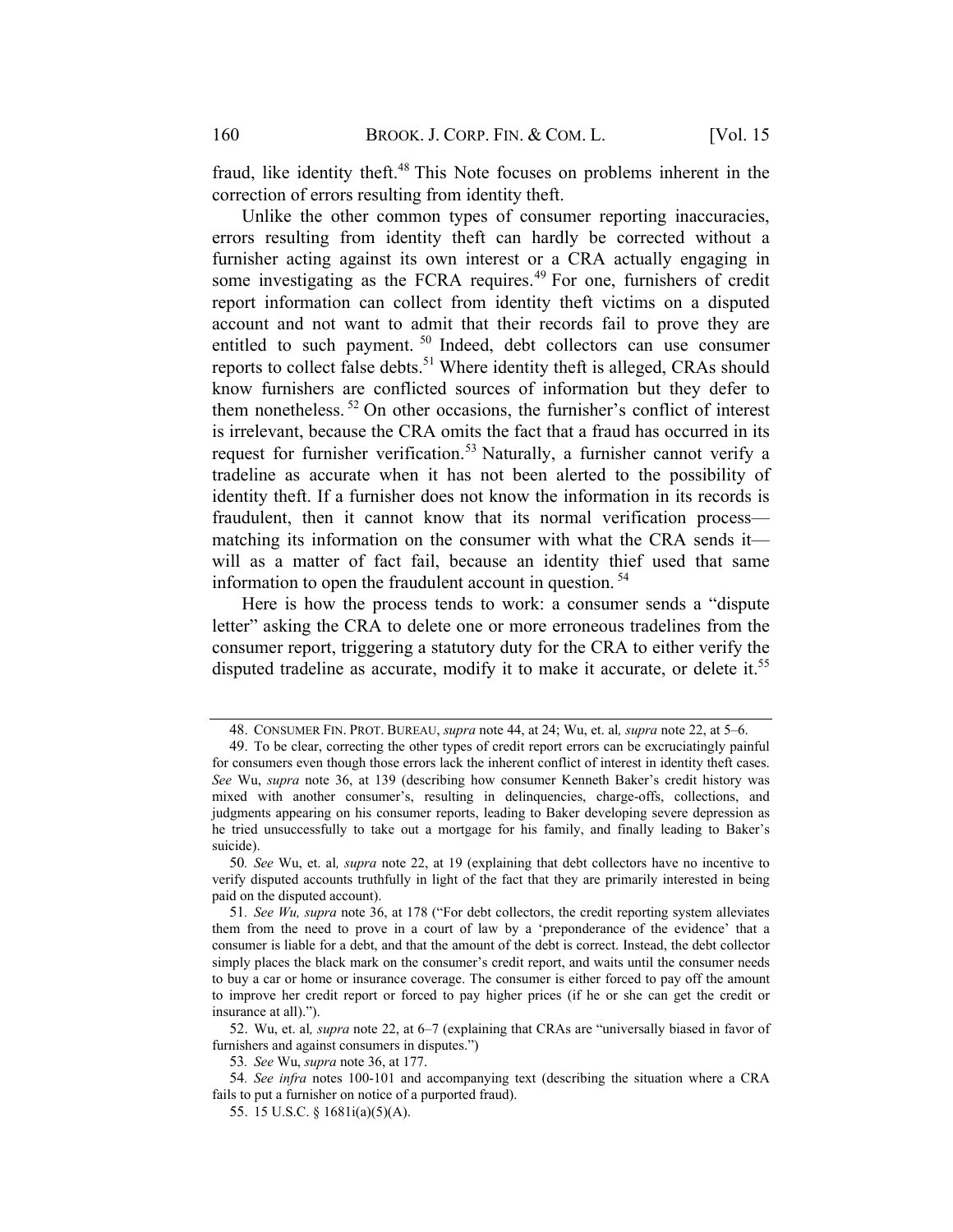The CRAs look into potential errors on consumer reports by sending consumer disputes to the relevant furnisher for verification, through a webbased computer system called e-OSCAR.<sup>56</sup> Only limited information is communicated over the e-OSCAR system, so a furnisher does not necessarily learn everything that the consumer tells the CRA in her dispute letter. <sup>57</sup> Furnishers respond to the CRA's verification request by crosschecking the customer's information (e.g., name and social security number) against the information in their records.<sup>58</sup> Where an identity thief has opened an account with a victim's personal information, cross-checking of the consumer's personal information against the furnisher's information on the consumer verifies a tradeline as accurate despite the fact that it was incurred fraudulently by an imposter.<sup>59</sup> Upon verification by the furnisher, the CRA continues to publish the disputed tradeline without examining any documents, interviewing consumers, or exercising "any form of human discretion in resolving the dispute."<sup>60</sup> A visual simplification of the process, with examples of some furnishers and CRAs, follows immediately below.



<sup>56.</sup> E-OSCAR is the computer system where CRAs and Furnishers communicate with each other to resolve disputed tradelines through the sending of Automated Dispute Verification Codes (ACDVs). About Us, supra note 35.

<sup>57.</sup> Wu, et. al, supra note 22, at 6. However, there has been some progress on this front, as the CFPB began to enforce the requirement that CRAs send all relevant information from a consumer's dispute to the furnisher. Wu, et. al, supra note 22, at 14.

<sup>58</sup>. Id. at 6.

<sup>59.</sup> Christopher E. Kittell, What You Need to Know About the Fair Credit Reporting Act, MISS. LAWYER, Spring 2012, at 48.

<sup>60.</sup> Wu, et. al, supra note 22, at 6.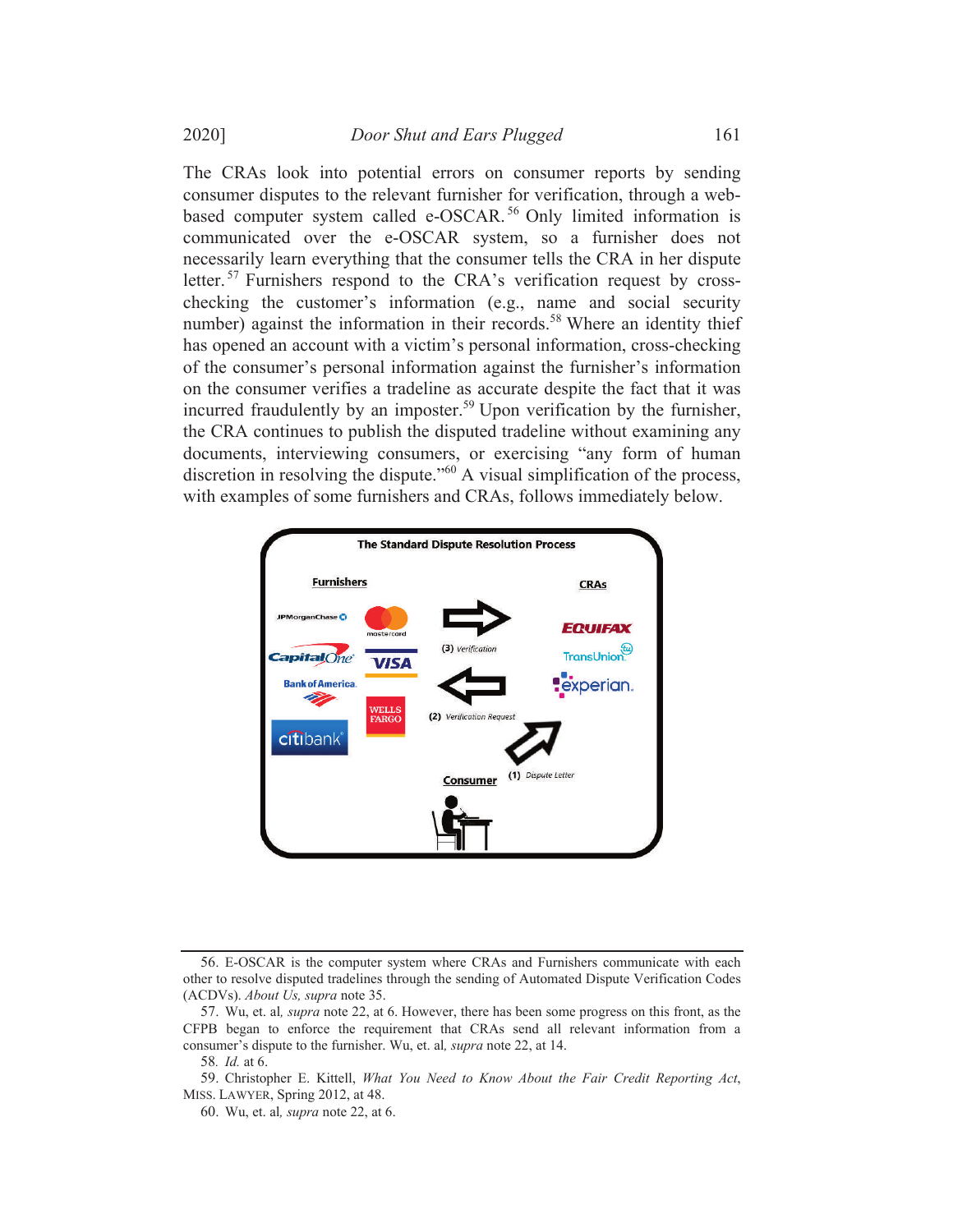The key takeaway is that the standard dispute resolution process for fixing consumer reports can be completely useless in the identity theft context.

Consider, for example, the story of Adrienne Escobar whose mother, Julie Escobar, forged her signature on a student loan application.<sup>61</sup> After Julie defaulted on the loan, the default showed up as a tradeline on Adrienne's consumer reports. <sup>62</sup> Julie admitted to stealing Adrienne's identity in a letter to the lender, Pennsylvania Higher Education Assistance Agency Services (PHEAA), and she offered to cooperate to help PHEAA fix the account in May 2008.<sup>63</sup> But PHEAA continued to the report the loan as belonging to Adrienne, so the CRAs continued to include it on Adrienne's consumer reports.<sup>64</sup> In August 2015, with the lender-furnisher ignoring Julie's admission, Adrienne filed a police report and attached it to dispute letters she sent to Equifax, Experian, and TransUnion. <sup>65</sup> In accordance with the standard dispute resolution process, the CRAs investigated Adrienne's dispute by asking PHEAA whether or not Adrienne owed the money, and PHEAA continued to say that Adrienne did.<sup>66</sup> Finally, eight years after Julie admitted to PHEAA that she forged Adrienne's signature, the CRAs stopped reporting the default on Adrienne's consumer reports.<sup>67</sup> Adrienne had to send four sets of dispute letters to the CRAs before they finally fixed the consumer reports.<sup>68</sup> The FCRA is clear: one dispute letter should be enough.<sup>69</sup>

# B. THE SCOPE OF IDENTITY THEFT AND HOW CRAS MAGNIFY ITS +ARM

Identity theft is widespread, with just under 445,000 identity theft reports filed with the Federal Trade Commission (FTC) in 2018. <sup>70</sup> However, not all identity thefts are reported to the FTC, as 14.4 million consumers are thought to have had their identities stolen that year.<sup>71</sup> CRAs are largely to blame for the pervasiveness of the problem and for amplifying its harm when identities are stolen.<sup>72</sup> The CRAs increase the prevalence of

<sup>61.</sup> Wu, et. al, supra note 22, at 18 (citing Escobar v. Pa. Higher Educ. Assistance Agency Serv.'s, No. 17-4212, 2018 WL 1740364 (E.D. Pa. Apr. 11 2018).

<sup>62</sup>. Id.

<sup>63</sup>. Id.

<sup>64</sup>. Id.

<sup>65</sup>. Id.

<sup>66</sup>. Id.

<sup>67</sup>. Id.

<sup>68</sup>. Id.

<sup>69.</sup> 15 U.S.C. § 1681i(a)(5)(A).

<sup>70.</sup> Fed. Trade Comm'n, CONSUMER SENTINEL NETWORK DATA BOOK 6 (2018).

<sup>71</sup>. Overview of 2019 Identity Fraud Study: Fraudsters Seek New Targets and Victims Bear the Brunt , (JAVELIN Mar. 6, 2019), https://www.javelinstrategy.com/coverage-area/2019-identityfraud-report-fraudsters-seek-new-targets-and-victims-bear-brunt.

<sup>72.</sup> Wu, et. al, supra note 22, at 18.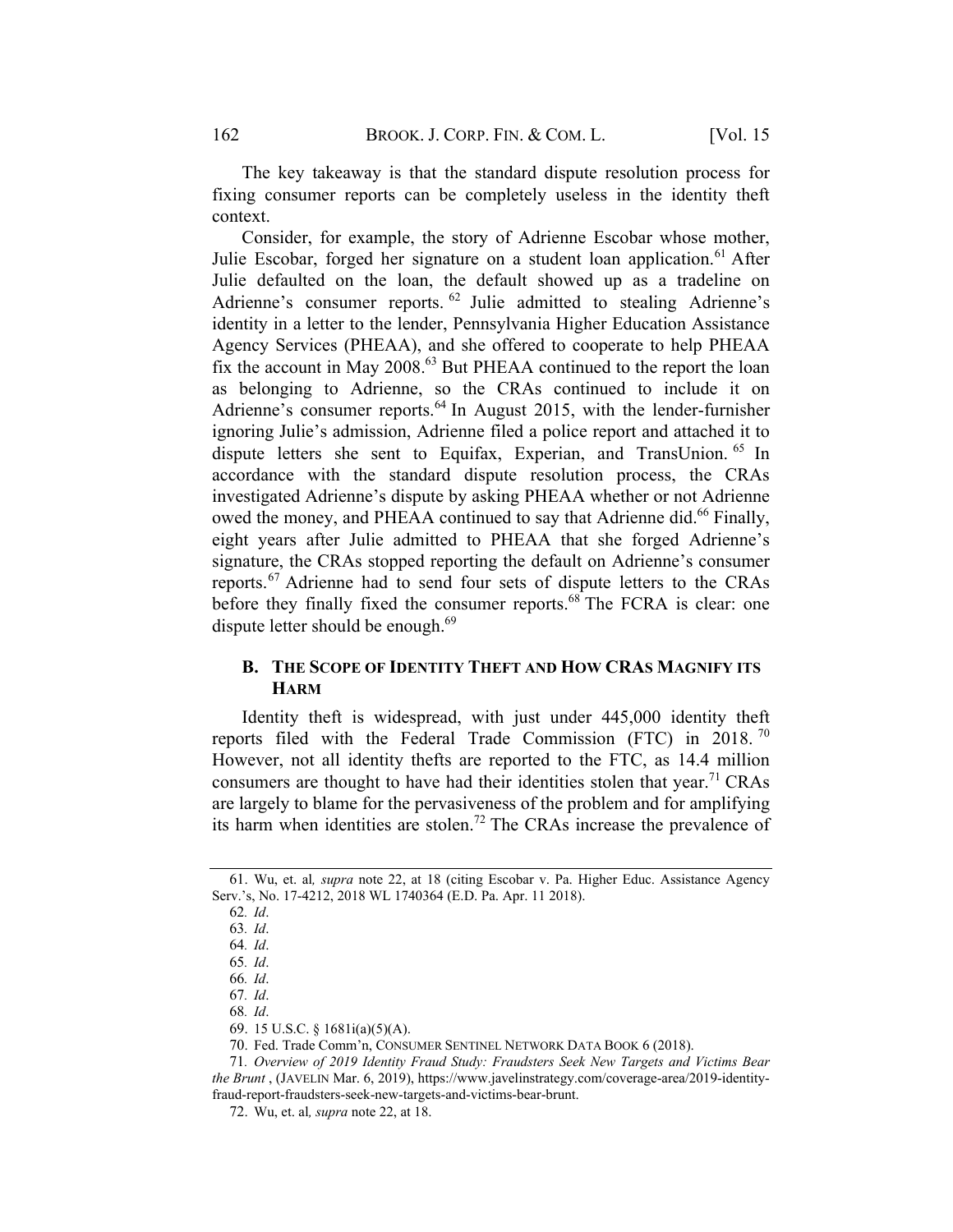identity theft by failing to protect private consumer information from hackers, thus enabling criminals to use the stolen private information in fraudulent transactions. <sup>73</sup> As for amplifying identity theft's harm, CRAs tend to report fraudulent tradelines in spite of evidence consumers produce to show their identities were stolen. <sup>74</sup> As a result, victims have to spend incalculable hours and thousands of dollars to correct their consumer reports. 75

Two of the big three CRAs, Experian and Equifax, have already failed to protect consumers' private information from hackers. First, in 2013, an identity thief tricked an Experian subsidiary, US Info Search, into granting him access to the personal information and financial data of more than 200 million consumers.<sup>76</sup> The identity thief in that case pleaded guilty to running an identity theft service with the consumer information he stole from the Experian subsidiary.<sup>77</sup> Just two years later, Experian dropped the ball again, as hackers stole fifteen million social security numbers of people who applied for wireless phone financing with T-Mobile.<sup>78</sup> Notably, Equifax failed to learn from Experian's mistakes, exposing the personal information of 147 million consumers during a May 2017 data breach.<sup>79</sup> As Equifax disclosed in September of that year, hackers stole the personal information of 147 million consumers from its data systems.<sup>80</sup> The stolen personal information included: first and last names, home and other physical addresses, email addresses, telephone numbers, dates of birth, social security numbers, driver's license numbers, military identification card numbers, passport numbers, banking account numbers, credit card and debit card information, and various usernames and passwords. <sup>81</sup> Months

<sup>73.</sup> Stipulated Order for Permanent Injunction and Monetary Judgment at 2, 10, F.T.C. v. Equifax Inc., No. 1:19-cv-03297-TWT (N.D. Ga. Jul. 23, 2019); MAJORITY STAFF OF H.R. COMM. ON OVERSIGHT AND GOVERNMENT REFORM, 115<sup>TH</sup> CONG., THE EQUIFAX DATA BREACH 18 (Comm. Print 2018).

<sup>74.</sup> Wu, et. al, supra note 22, at 18.

<sup>75.</sup> Christopher P. Couch, Forcing the Choice Between Commerce and Consumers: Application of the FCRA to Identity Theft, 53 ALA. L. REV. 583, 583 (2002).

<sup>76.</sup> MAJORITY STAFF OF H.R. COMM. ON OVERSIGHT AND GOVERNMENT REFORM, 115TH CONG., THE EQUIFAX DATA BREACH 18 (Comm. Print 2018) (citing Brian Krebs, Experian Breach Affects 15 Million Customers, KREBS ON SEC. (Oct. 15, 2015), https://krebsonsecurity. com/2015/10/experian-breach-affects-15-million-consumers/.

<sup>77.</sup> Brian Krebs, Experian Breach Affects 15 Million Customers, KREBS ON SEC. (Oct. 3, 2020), https://krebsonsecurity.com/2015/10/experian-breach-affects-15-million-consumers/.

<sup>78.</sup> MAJORITY STAFF OF H.R. COMM. ON OVERSIGHT AND GOVERNMENT REFORM, 115TH CONG., THE EQUIFAX DATA BREACH 18 (Comm. Print 2018).

<sup>79</sup>. 2017 Cybersecurity Incident & Important Consumer Information, EQUIFAX, https://www.equifaxsecurity2017.com/consumer-notice/ (last visited Sept. 27, 2020); Stipulated Order for Permanent Injunction and Monetary Judgment at 2, F.T.C. v. Equifax Inc., No. 1:19-cv-03297-TWT (N.D. Ga. July 23, 2019).

<sup>80.</sup> Stipulated Order for Permanent Injunction and Monetary Judgment at 2, F.T.C. v. Equifax Inc., No. 1:19-cv-03297-TWT (N.D. Ga. July 23, 2019).

<sup>81</sup>. Id. at 10.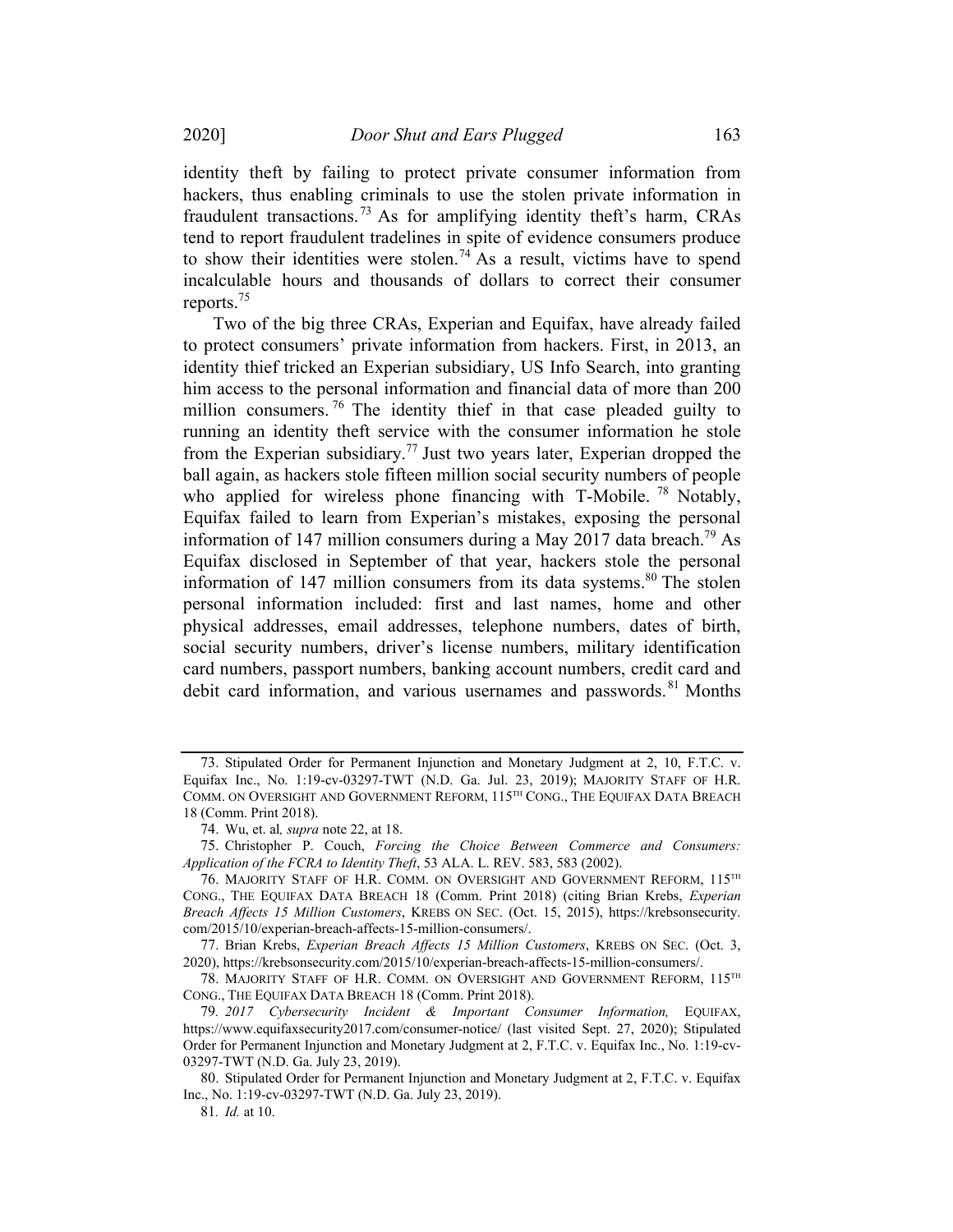before the breach, Equifax earned a data security rating of zero out of ten from financial index provider MSCI Inc.<sup>82</sup>

Hacks like those lead to identity theft as thieves sell or use the stolen information to open fraudulent lines of credit and make purchases in victims' names.<sup>83</sup> Then, once the identity thief fails to make payments on the fraudulently opened account, the counterparty to the account (e.g., a lender or debt collector) reports it as a delinquent tradeline to CRAs who then publish the information on the identity theft victim's consumer reports.<sup>84</sup> Consumers' lives are harmed when the tradeline shows up on preemployment screenings, background checks, and traditional credit reports.<sup>85</sup> The causal chain concludes with consumers—who never volunteered to take part in the consumer reporting industry—being denied a place to live, a source of income, and affordable credit if they qualify to borrow at all.<sup>86</sup>

# II. STATUTORY HISTORY OF THE FCRA AND THE SETTLED LAW ON ITS APPLICATION

### A. THE FCRA PROMOTES ACCURACY AND FAIRNESS IN CREDIT REPORTING THROUGH A REMEDIAL APPROACH

Congress enacted the FCRA in 1970 to promote accuracy and fairness in credit reporting with an emphasis on reasonable procedures for meeting the needs of commerce in a way that is fair and equitable to consumers.  $87$ The law was amended with the Consumer Credit Reporting Reform Act of 1996 (the 1996 Amendments) amid widespread credit report inaccuracies.<sup>88</sup> The 1996 Amendments emphasized a remedial approach, rather than a preventative one, to solve the problem of inaccurate credit reporting<sup>89</sup> by creating the dispute resolution process that remains today.  $90$  Under the remedial scheme, when a consumer disputes information on his or her credit report with a CRA, the CRA has a duty to conduct a reasonable "reinvestigation"  $91$  of the disputed information.  $92$  CRAs typically

90. Id. at 560.

<sup>82</sup>. Id.

<sup>83</sup>. See Wu, et. al, supra note 22, at 18.

<sup>84</sup>. See Kittell, supra note 59, at 48; Wu, et. al, supra note 22, at 12.

<sup>85.</sup> Wu, et. al, supra note 22, at 18.

<sup>86.</sup> CRAs collect information from furnishers (e.g. lenders and debt collectors) without authorization from consumers. While furnishers of information have a relationship with individuals as customers, CRAs have no such relationship with the individuals on whom they sell information. See id. at 4–5.

<sup>87.</sup> 15 U.S.C. §§ 1681(a)–(b) (2018).

<sup>88.</sup> Brendan Delany, Identity Theft: The Fair Credit Reporting Act and Negligent Enablement of Imposter Fraud, 54 CATH. U. L. REV. 553, 559 (2005).

<sup>89</sup>. Id.

<sup>91.</sup> Under the FCRA's remedial scheme, the CRA is said to have conducted an "investigation" when it automatically reports information that furnishers send it over the e-OSCAR system. Wu, supra note 36, at 156–59. A "reinvestigation" is the process by which a CRA looks into the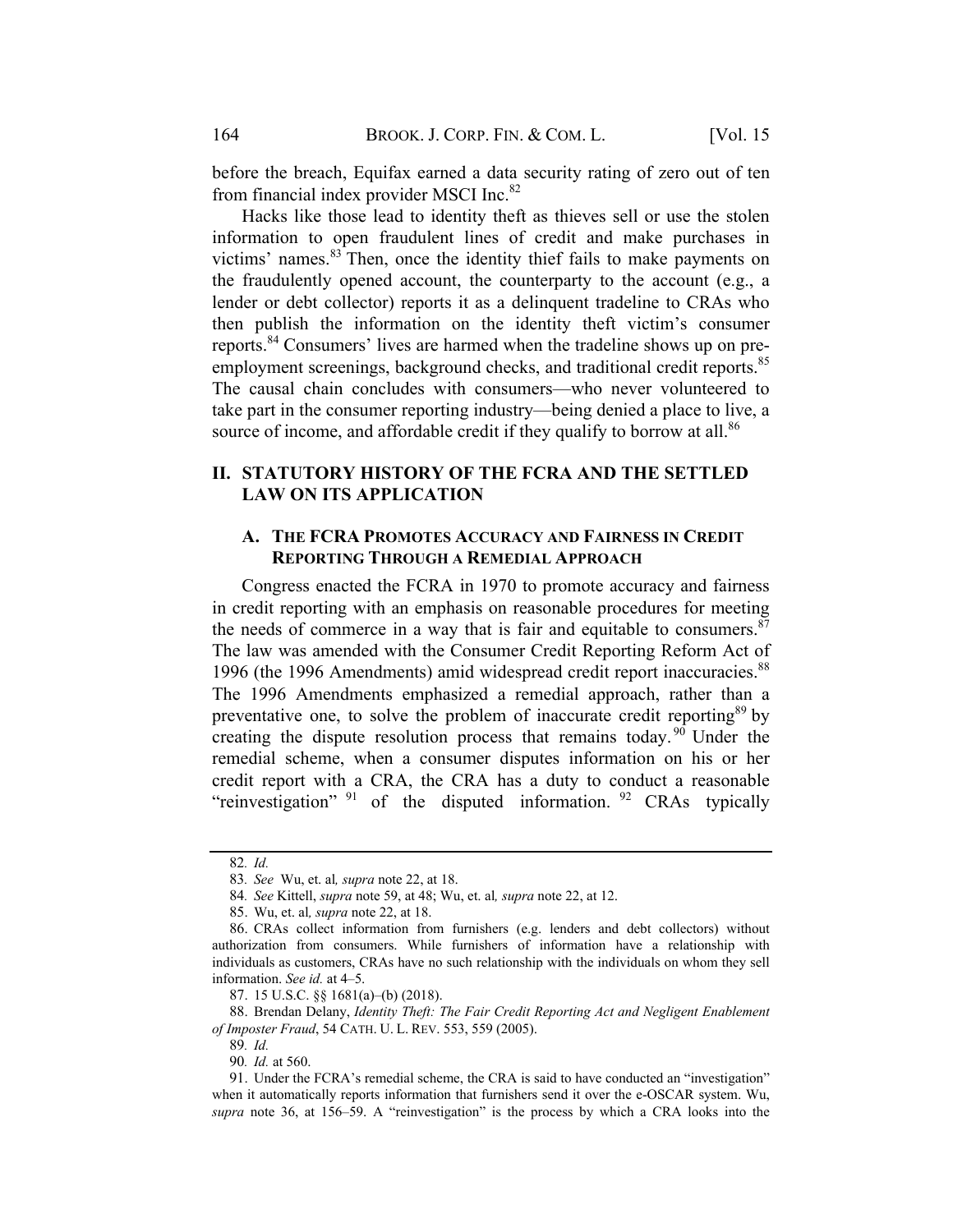reinvestigate disputed information by sending Automated Consumer Dispute Verification (ACDV) forms, over the e-OSCAR system, to the party that furnished the information to the CRA.<sup>93</sup> The furnisher then verifies the related tradelines as accurate—allowing the CRA to leave the disputed tradelines on the consumer report—or inaccurate, in which case the CRA must delete the disputed tradelines. <sup>94</sup> Like the CRA's reinvestigation, the furnisher's investigation is governed by a reasonability standard.<sup>95</sup> If the furnisher cannot verify the disputed tradelines, it must inform the CRA requesting verification (along with all other CRAs to whom it has reported the disputed information) that the tradelines might be inaccurate.<sup>96</sup>

Courts hold that, under the FCRA, consumers have a private right of action against both CRAs and furnishers where an investigation is conducted unreasonably. $97$  The reasonability of a furnisher's investigation depends in part on what the furnisher learns about the dispute from the relevant CRA.<sup>98</sup> For example, where a CRA fails to inform the furnisher that a consumer's dispute arises from identity theft, the furnisher's crosschecking of the consumer's personal information (provided by the CRA) against the information in its payment systems (provided by the identity thief) should be deemed reasonable.<sup>99</sup> In such a case, the CRA fails to put the furnisher on notice that a normal cross-checking of consumer information is not enough, thus leaving liability with the CRA, for

98. See Gorman, 584 F.3d at 1157.

information automatically reported through e-OSCAR to determine whether the information is indeed accurate. Id. at 142–43.

<sup>92.</sup> 15 U.S.C. § 1681i (As amended in 1996). Before 1996, § 1681i pertained to the requirement that CRAs maintain reasonable procedures to ensure maximum possible accuracy, which is now codified in  $\S$  1681e(b). The provisions are separate causes of action and should not be confused. In the case of identity theft, a plaintiff might, for example, argue that a CRA failed to maintain reasonable procedures to not report fraudulent transactions in a consumer report, perhaps by alleging the consumer's file was mixed with that of the identity thief. Such an argument is a discussion for another day. This note is focused on the reasonability of CRA reinvestigations triggered by an identity theft victim's dispute of inaccurate information published in his credit report, against a CRA under the new § 1681i.

<sup>93.</sup> Wu, supra note 36, at 157; About Us, supra note 34.

<sup>94.</sup> 15 U.S.C. §§ 1681i, 1681s-2(b).

<sup>95.</sup> 15 U.S.C. § 1681s-2(b) (providing a private cause of action against furnishers who conduct unreasonable investigations of the information that consumers dispute as inaccurate).

<sup>96.</sup> 15 U.S.C. § 1681s-2(b).

<sup>97</sup>. See Gorman v. Wolpoff & Abramson, LLP, 584 F.3d 1147, 1157 (9th Cir. 2009); DeAndrade v. Trans Union LLC, 523 F.3d 61, 68 (1st Cir. 2008); Cushman v. Trans Union Corp., 115 F.3d 220, 225–26 (3d Cir. 1997); Henson v. CSC Credit Servs., 29 F.3d 280, 287 (7th Cir. 1994); Stevenson v. TRW Inc., 987 F.2d 288, 293 (5th Cir. 1993); Carvalho v. Equifax Info. Servs., Inc. 629 F.3d 876, 888 (9th Cir. 2010).

<sup>99.</sup> "If a CRA fails to provide 'all relevant information' to a furnisher, then the consumer has a private cause of action against the CRA[,] but not against the furnisher." Chiang v. Verizon New England Inc., 595 F.3d 26, 38 (1st Cir. 2010).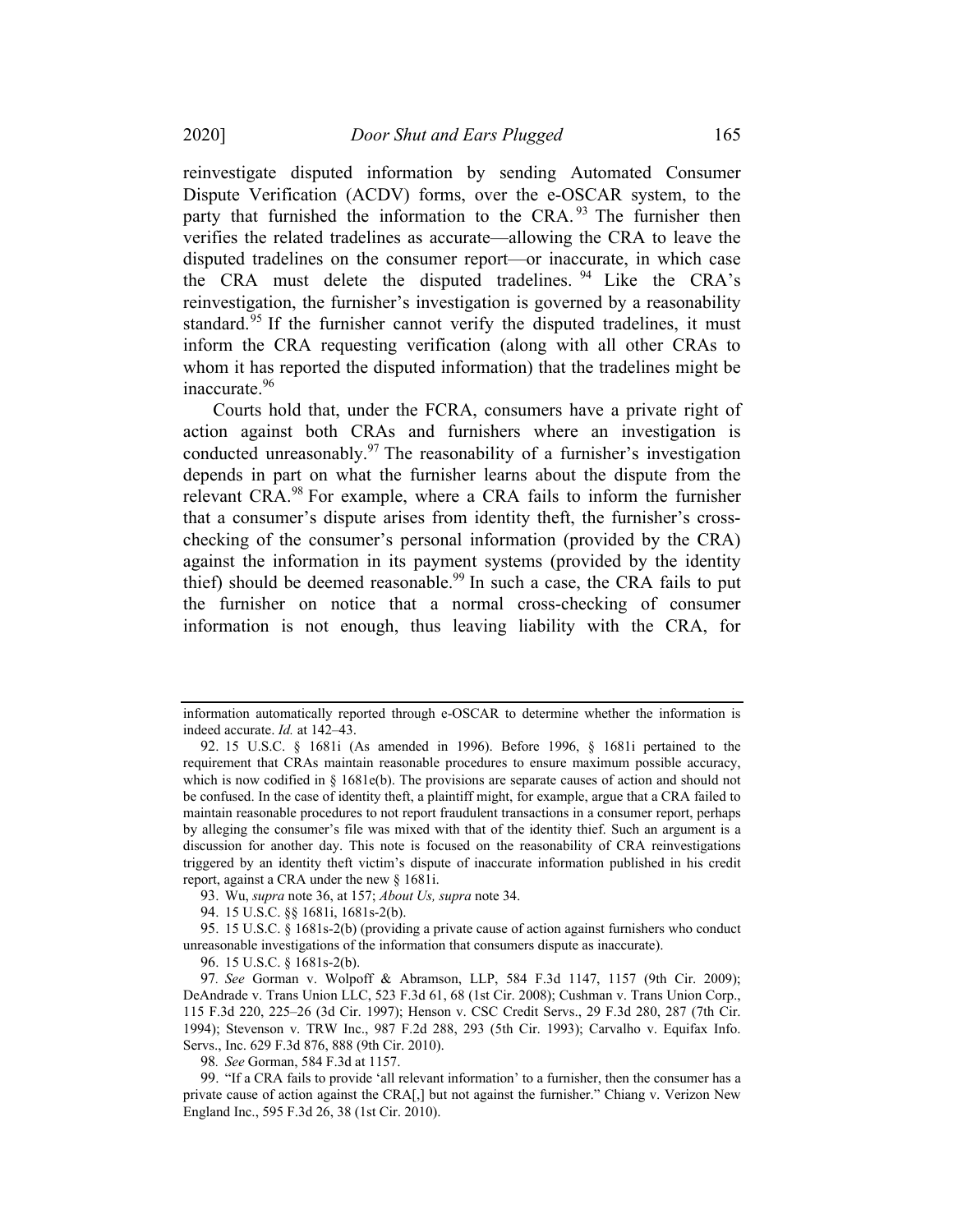unreasonable "reinvestigation". <sup>100</sup> However, the CRA cannot simply punt its reasonable reinvestigation duty to the furnisher by letting it know the consumer disputes the information as resulting from identity theft. Rather, where a CRA knows the furnisher might be an unreliable source of information—like in the case of identity theft  $101$  —the CRA's reinvestigation into the disputed tradeline must do more than simply parrot the conflicted furnisher. $102$ 

Notably, the 1996 Amendments did not include a discussion of how the remedial scheme should work in the context of identity theft.<sup>103</sup> That does not however preclude courts from applying the reasonability requirement from the 1996 Amendments' to identity theft victims' unreasonable reinvestigation claims. <sup>104</sup> Indeed, it is inaccurate to report tradelines as belonging to a consumer when they in fact belong to an identity thief, and a CRA's reinvestigation cannot be reasonable where all the CRA does is ask the conflicted furnisher to verify the tradeline as accurate.

#### **B. THE FCRA PROVIDES THE ONLY FEASIBLE CAUSE OF ACTION** FOR REMEDYING IDENTITY THEFT ON CREDIT REPORTS

Identity theft victims have limited recourse to remedy the harm caused by the inclusion of fraudulent accounts on their credit report.<sup>105</sup> Common law negligence claims were defeated as courts held consumers lack the special relationship with CRAs and furnishers necessary to impose a duty of care in the handling of their credit report information.<sup>106</sup> Courts have also declined to recognize a property right for individuals' private information.<sup>107</sup> Defamation claims against CRAs have seen mixed results as a requisite showing of malice creates a high evidentiary hurdle for consumer plaintiffs. <sup>108</sup>

<sup>100.</sup> A CRA must provide "all relevant information regarding the dispute that the [CRA] has received from the consumer." Gorman, 584 F.3d at 1157 (quoting 15 USC § 1681i(a)(2)(A)).

<sup>101</sup>. See supra notes 50–51 and accompanying text (describing how furnishers are incentivized to wrongly verify false accounts in order to collect on a debt).

<sup>102</sup>. See Kittell, supra note 58, at 50.

<sup>103.</sup> Couch, supra note 75, at 592.

<sup>104</sup>. Id. at 597.

<sup>105</sup>. See Delany, supra note 88, at 569.

<sup>106</sup>. Id.

<sup>107.</sup> Erin Dowe, Frustration Station: Attempting to Control Your Credit 16 GEO. MASON U. C.R. L. J. 359, 372–73 (2006).

<sup>108</sup>. Compare, e.g., Cushman v. Trans Union Corp., 115 F.3d 220, 229 (3d Cir. 1997) (remanding to lower court to determine whether plaintiff produced evidence sufficient for a showing of malice) with Blackwell v. Chex Systems, Inc. 2020 WL 2615630 at \*8 (E.D. Pa. May 22, 2020) (finding a defamation claim survived a motion to dismiss where the CRA continued to publish inaccurate credit report information it knew was false). See also Thomas J. Goger, Sufficiency of Showing of Malice or Lack of Reasonable Care to Support Credit Agency's Liability for Circulating Inaccurate Credit Report, 40 A.L.R. 3d 1049 (Originally published in 1971) ("It is generally agreed that mere negligence on the part of the credit agency is not sufficient to constitute malice and it has been held that the presence of malice may be rebutted by evidence that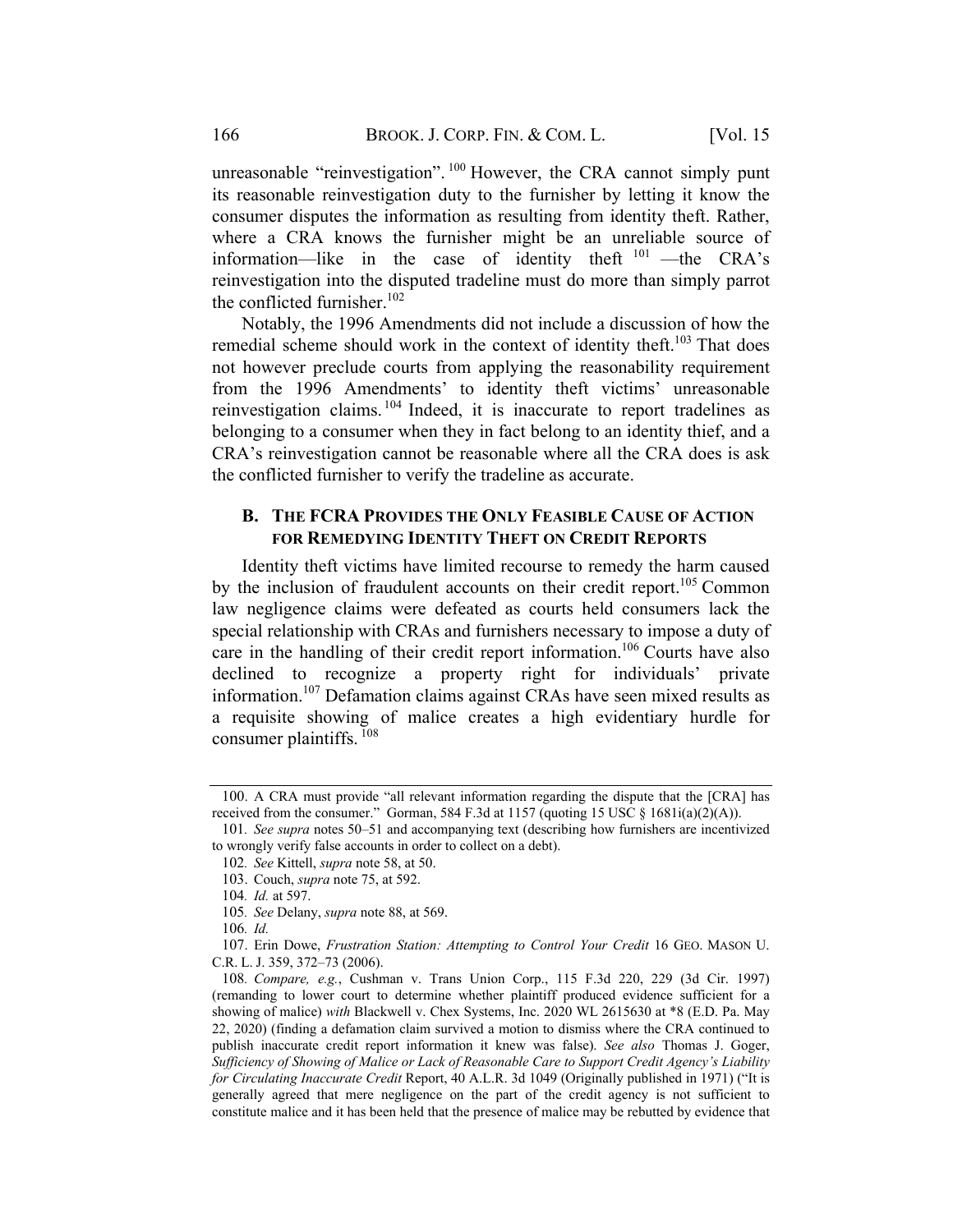2020] Door Shut and Ears Plugged 167

With only limited remedies under the common law for consumers harmed by false credit report information, Congress created a statutory cause of action with the FCRA.<sup>109</sup> The FCRA provides for actual damages and attorney fees in cases of negligent violations of its provisions, and punitive damages for willful violations.<sup>110</sup> However, the FCRA also limited consumers' recourse.<sup>111</sup> Notably, the remedial scheme provided for by the 1996 Amendments preempted states from enacting more heightened requirements for the credit reporting industry, <sup>112</sup> and the preemption provisions were expanded even further with the Fair and Accurate Credit Transactions Act (FACTA) in 2003.<sup>113</sup> Thus, the stakes are high for the question of whether a CRA should be held to the FCRA's reasonable reinvestigation requirement in the identity theft context, as the dispute resolution process and private rights of action against CRAs and furnishers

## C. CONGRESSIONAL AMENDMENTS TO THE FCRA IN 2003 FALL **SHORT OF FIXING THE PROBLEM**

for investigating disputed information unreasonably represent the only

FACTA provided for fraud alerts, credit freezes, and reporting blocks to alleviate identity theft's impact on credit reports.<sup>115</sup> But the provisions are insufficient.116 The fraud alert provisions allow consumers to contact a CRA which must then place a nationwide fraud alert on the consumer's report. $117$ Credit freezes in turn allow consumers to halt all access to their credit reports until the consumer lifts the freeze.<sup>118</sup> Reporting blocks might have solved the problem if not for a provision allowing CRAs to decline to block the fraudulent information.<sup>119</sup> Each of the actions are triggered only by the

practical remedy.<sup>114</sup>

the agency circulated a corrected report promptly upon learning of its error and by evidence that when the report was made, the agency had reasonable grounds to rely upon the truth of the information contained therein."); Schein & Phillips, supra note 23, at 330 ("At common law, credit bureaus had extremely limited responsibility for reporting errors, and when sued for defamation, a bureau was able to raise the defense of conditional privilege.")

<sup>109.</sup> Schein & Phillips, supra note 23, at 330–33.

<sup>110.</sup> 15 U.S.C. §§ 1681n, 1681o.

<sup>111.</sup> Delany, supra note 88, at 562–63.

<sup>112</sup>. Id.

<sup>113.</sup> Schein & Phillips, supra note 23, at 336.

<sup>114.</sup> Gary M. Victo & Ian B. Lyngklip, Remedies for Identity Theft Victims: Strategies for Protecting and Preserving Clients' Rights, 85 MICH. B.J. 35, 36 (2006).

<sup>115.</sup> 15 U.S.C. §§ 1681c-1, c-2.

<sup>116</sup>. See Dowe, supra note 108, at 382–84 (explaining that FACTA's provisions establish a nationwide fraud alert system but noting that "the damage to one's credit history could already be complete" by the time a consumer places a fraud alert); Couch, *supra* note 75, at 585 (explaining how creditors and debt collectors continue collection efforts even after a consumer asserts an account was fraudulently opened in his name).

<sup>117.</sup> FED. TRADE COMM'N, IDENTITY THEFT: A RECOVERY PLAN 25 (2018).

<sup>118</sup>. Id. at 5.

<sup>119</sup>. See 15 U.S.C. § 1681, c-2(c).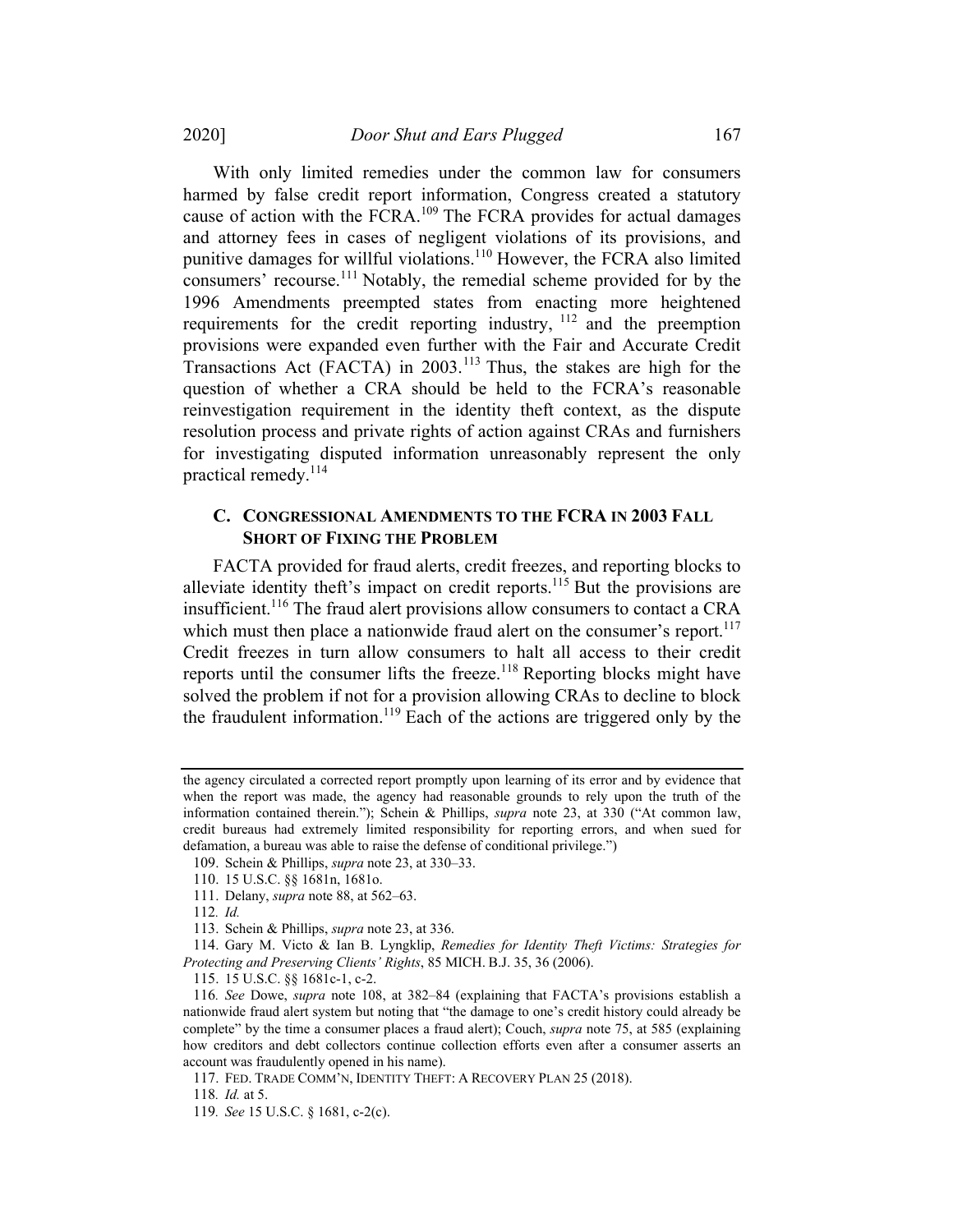consumer's request. <sup>120</sup> Additionally, the law provides for consumers to include statements, published alongside delinquent tradelines on their credit report, disputing the tradelines as the result of identity theft.<sup>121</sup> But lenders can simply ignore, or disbelieve, consumer statements claiming that they were the victims of identity theft and as a result the statements hardly change lenders' decisions on whether to extend credit and at what rates.<sup>122</sup> Notably, Quicken, a personal finance company and affiliate of Quicken Loans, explained in a post on its website that, "[e]xplanatory statements, since they cannot change the facts of your credit report, may be viewed [by prospective lenders, landlords, and employers] simply as excuses."<sup>123</sup>

A cursory look through recent credit reporting complaints reported in the Consumer Financial Protection Bureau's (CFPB) public consumer complaint database further supports the necessity of using the 1996 Amendments' remedial approach to encourage accurate credit reporting. One consumer complained in April 2020, following an identity thief's use of credit cards, utilities, and an apartment lease in his name, that he placed both a fraud alert and a security freeze on his accounts—the FACTA solutions to the identity theft problem—only to be denied credit, a place to live, and a job.<sup>124</sup> In addition, the consumer asserted that the identity thief gained the personal information to open the fraudulent accounts from Equifax's consumer data breach.<sup>125</sup> Four consumers came forward in May 2020 with similar stories. The first and second of those complaints were from consumers asserting that they were denied employment due to an identity thief's fraudulent charges being included on their credit reports.  $^{126}$ Another consumer, after filing a police report describing identity theft, complained that she could not get CRAs to remove fraudulent charges from her account, yet again resulting in denial of a job despite a fraud alert she

<sup>120</sup>. Id.

<sup>121</sup>. See Dowe, supra note 108, at 384.

<sup>122.</sup> See Couch, supra note 75, at 585 (explaining how creditors and debt collectors continue collection efforts even after a consumer asserts an account was fraudulently opened in her name).

<sup>123.</sup> This post was removed from Quicken's website sometime between June 2008 and January 2009, according to Internet Archive, a non-profit collector of historical webpages. A screenshot of the page can be found through Internet Archive's "Wayback Machine." Quicken, "Banking: When Consumer Statements Can Help," https://web.archive.org/web/20080629022705/http://www. quicken.com:80/cms/viewers/article/banking/39623. (screenshot of webpage dated June 29, 2008; accessed Oct. 26, 2019). The post was originally cited by Erin Dowe in a paper published in 2006. Dowe, supra note 108, at 384 n.180.

<sup>124.</sup> Complaint ID 3597009, Consumer Fin. Prot. Bureau (Aug 20, 2020), https://www. consumerfinance.gov/data-research/consumer-complaints/search/detail/3597009.

<sup>125</sup>. Id.

<sup>126.</sup> Complaint ID 3663672, Consumer Fin. Prot. Bureau (Aug 20, 2020), https://www. consumerfinance.gov/data-research/consumer-complaints/search/detail/3663672; Complaint ID 3634662, Consumer Fin. Prot. Bureau (Aug 20, 2020), https://www.consumerfinance.gov/dataresearch/consumer-complaints/search/detail/3634662.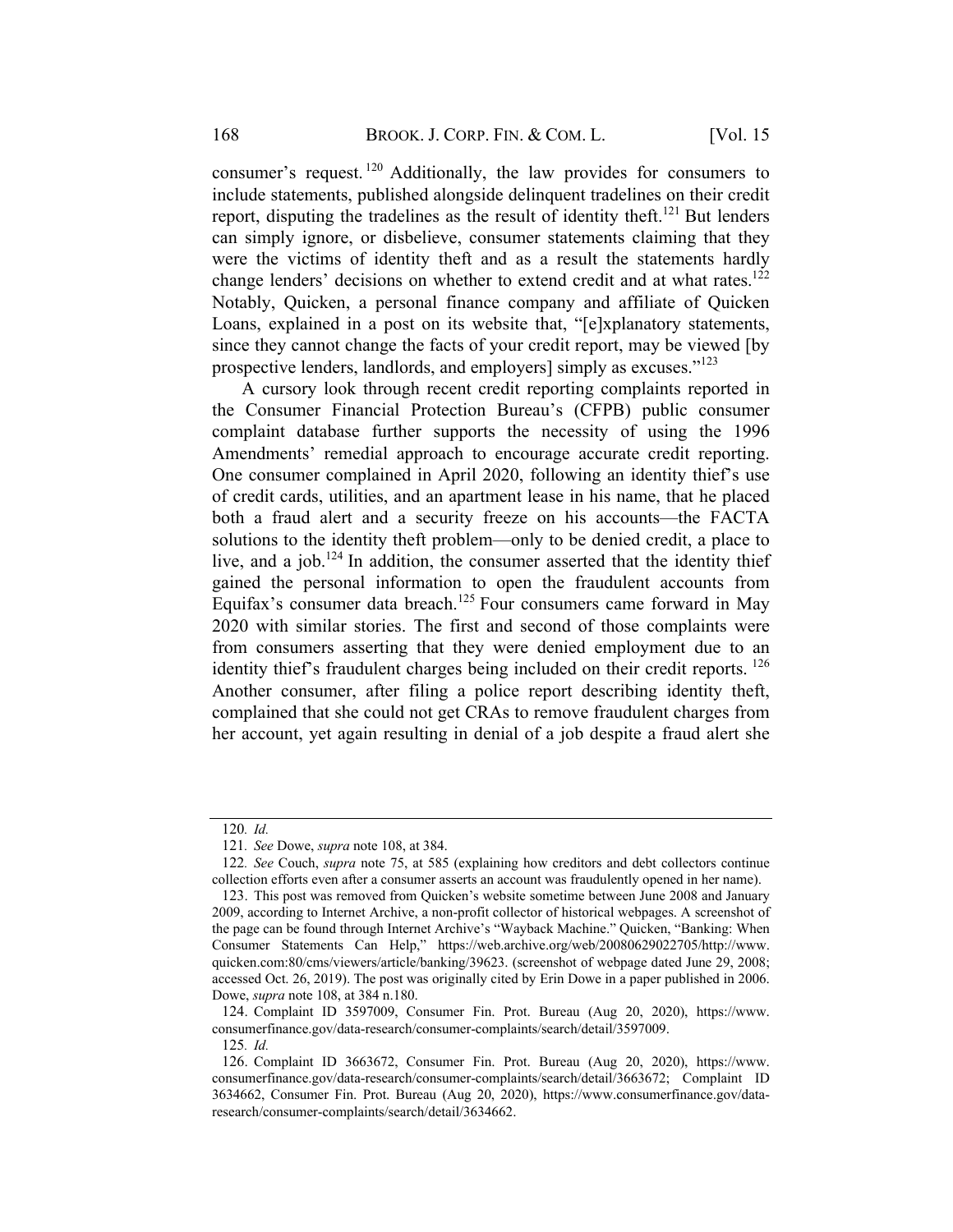2020] Door Shut and Ears Plugged 169

had placed on her consumer report.<sup>127</sup> Finally, yet another consumer complained that he filed an identity theft report with the FTC, a complaint with the CFPB, and a dispute with TransUnion, all seeking to have fraudulent charges removed from the consumer's credit report to no avail.<sup>128</sup> Thus, the examples provide yet more evidence of fraud alerts and credit freezes failing to solve the problem of identity theft in consumer reports.

## D. CONFLICTS OF INTEREST UNDERMINE THE INTEGRITY OF THE DISPUTE RESOLUTION PROCESS IN CASES OF IDENTITY THEFT

Absent legal penalties, CRAs have little incentive to correct errors on consumers' credit reports in cases of identity theft or otherwise.<sup>129</sup> In fact, CRAs might have good reason to ignore errors. <sup>130</sup> During a 2000 FTC identity theft workshop, a representative of a CRA trade group said CRAs had new products in the works with the capacity to conduct more diligent vetting of consumer information.<sup>131</sup> The same theme—CRAs developing business lines that profit from the risk of identity theft rather than correcting for it as part of their obligation to report accurately—is apparent in credit monitoring services offered by the three largest CRAs.<sup>132</sup> Indeed, as TransUnion explained in its annual disclosure, increased identity theft from data breaches drove consumer subscriptions to credit monitoring and identity protection services up by approximately 20% between 2015 and 2018.<sup>133</sup> Notably, the FCRA requires that CRAs maintain procedures to ensure "maximum possible accuracy."<sup>134</sup> In spite of that requirement, CRAs can profit from the pervasiveness of identity theft by selling credit

<sup>127.</sup> Complaint ID 3649172, Consumer Fin. Prot. Bureau (Aug 20, 2020), https://www. consumerfinance.gov/data-research/consumer-complaints/search/detail/3649172.

<sup>128.</sup> Complaint ID 3655467, Consumer Fin. Prot. Bureau (Aug 20, 2020), https://www. consumerfinance.gov/data-research/consumer-complaints/search/detail/3655467.

<sup>129.</sup> Jeff Sovern, The Jewel of Their Souls: Preventing Identity Theft Through Loss Allocation Rules, 64 U. PITT. L. REV. 343, 362 (2003).

<sup>130</sup>. Id.

<sup>131</sup>. Id. at 363 n.70.

<sup>132</sup>. See Delany, supra note 88, at 556 n. 16.

<sup>133.</sup> TransUnion, Annual Report (Form 10-K), at 4 (Feb. 14, 2019) (Describing growing consumer subscriptions to credit monitoring services as a driver of growth for the company's consumer facing business, driven by increased identity theft risks and increased availability of free credit report information). TransUnion's annual report does not break out revenues for its consumer division specifically, but Equifax's and Experian's do. Equifax's Global Consumer Solutions business, which houses its credit monitoring services, reported \$371.8 million in revenue in 2018 despite "being negatively impacted by the 2017 cybersecurity incident." Equifax Inc., Annual Report (Form 10-K), at 38 (Feb. 21, 2019). Experian's consumer division in turn reported \$985 million in revenue in 2018. Experian PLC, Experian Annual Report: Year Ended Mar. 31, 2019, at 3 (Experian is headquartered in Dublin, Ireland, so its annual disclosure was not made via Form 10-K).

<sup>134.</sup> 15 U.S.C. § 1681e(b).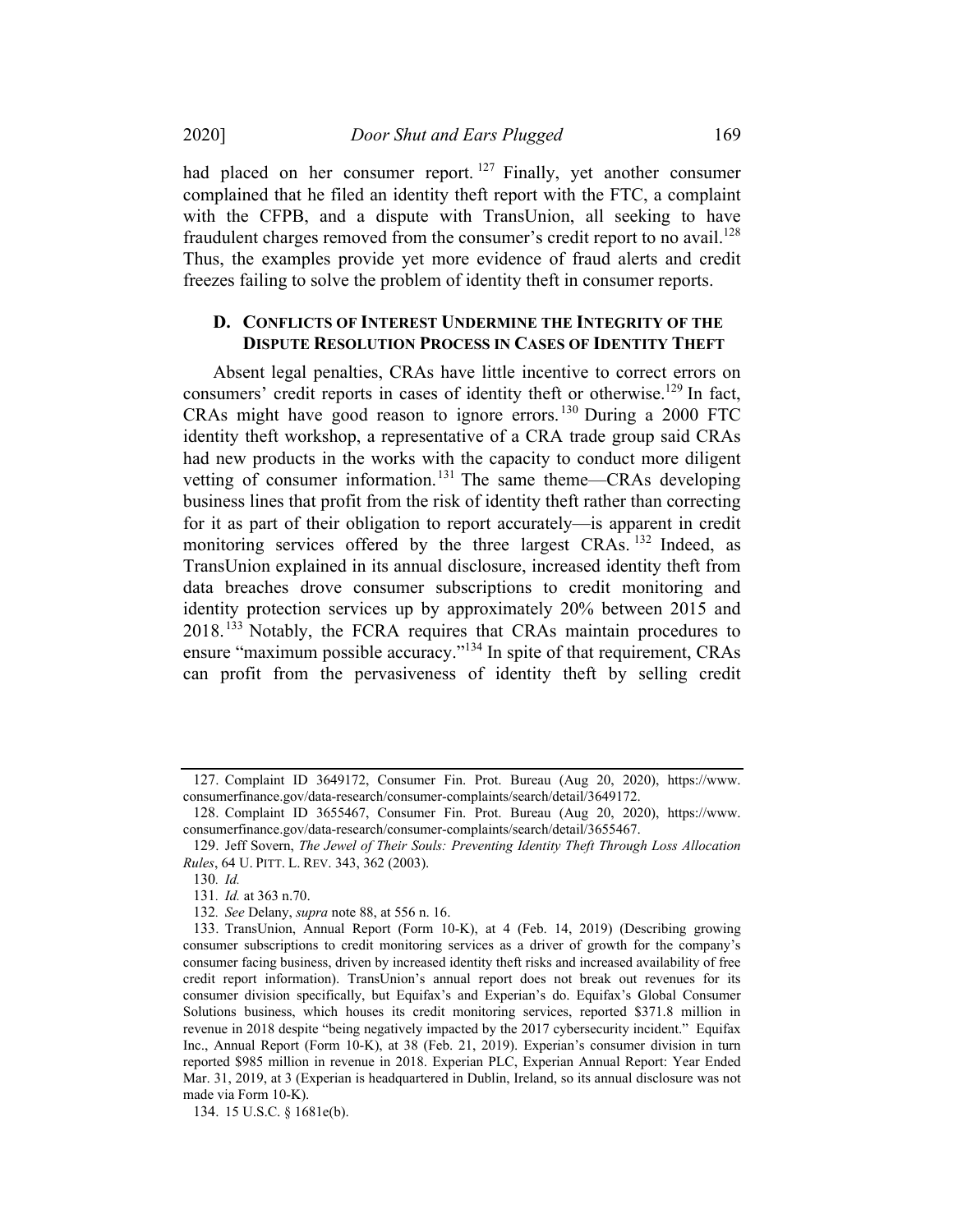monitoring services rather than simply sniffing out identity theft as part of the consumer reporting process.<sup>135</sup>

The interests of furnishers can also be in conflict with those of consumers. <sup>136</sup> Furnishers have a strong incentive to verify inaccurate information as accurate where the account disputed is fraudulently opened by an identity thief in the consumer's name. $137$  Lenders and debt collectors, for example, cannot collect debts from consumers if they declare the debt actually belongs to an unknown imposter.<sup>138</sup> This helps explain why the standard dispute resolution process employed by CRAs cannot work where the alleged inaccuracy pertains to identity theft absent the private causes of action adopted by the 1996 Amendments' remedial scheme.<sup>139</sup> Creditors lacking supporting evidence of the disputed tradelines would not want to admit the inadequacy of their records for fear of having to prove the debt in an action to collect.

# III. CIRCUITS ARE SPLIT ON THE TEST FOR UNREASONABLE REINVESTIGATION CLAIMS IN THE IDENTIY THEFT **CONTEXT**

Courts have developed two approaches for deciding the validity of claims against CRAs where a consumer alleges the CRA, using the standard dispute resolution process, failed to conduct a *reasonable* reinvestigation of identity theft tradelines. The first, developed by the Third Circuit in Cushman v. Trans Union Corp., holds that reasonability of reinvestigation is a question of fact for the jury to resolve based on a balancing of CRA burden against consumer harm. <sup>140</sup> This approach leaves the cost of reinvestigation where it belongs, with the CRA in accordance with its statutory duty to verify the accuracy of disputed credit report information.<sup>141</sup> The second, developed by the Seventh Circuit in Brill v. Trans Union, requires identity theft victims to prove their innocence by a preponderance of the evidence as to the identity theft tradelines in order to overcome a

<sup>135</sup>. See Delany, supra note 88, at 556 n. 16.

<sup>136.</sup> Wu, et. al, supra note 22, at 18–19.

<sup>137</sup>. Id. at 6.

<sup>138</sup>. See id.

<sup>139</sup>. Id. at 18–19.

<sup>140</sup>. See Cushman v. Trans Union Corp., 115 F.3d 220, 225–26 (3d Cir. 1997) (citing Henson v. CSC Credit Servs., 29 F.3d 280, 287 (7th Cir. 1994). Cf. Stevenson v. TRW Inc., 987 F.2d 288, 293 (5th Cir. 1993) (holding—three years prior to codification of the unreasonable investigation cause of action against CRAs and furnishers in §§ 1681i and §1681s—that a CRA negligently violated the FCRA by taking an unreasonably long time to investigate information disputed as resulting from identity theft, noting that "[t]he [FCRA] places the burden of investigation squarely on [the CRA].").

<sup>141</sup>. Infra notes 195–196 and accompanying text (quoting 15 U.S.C. § 1681i).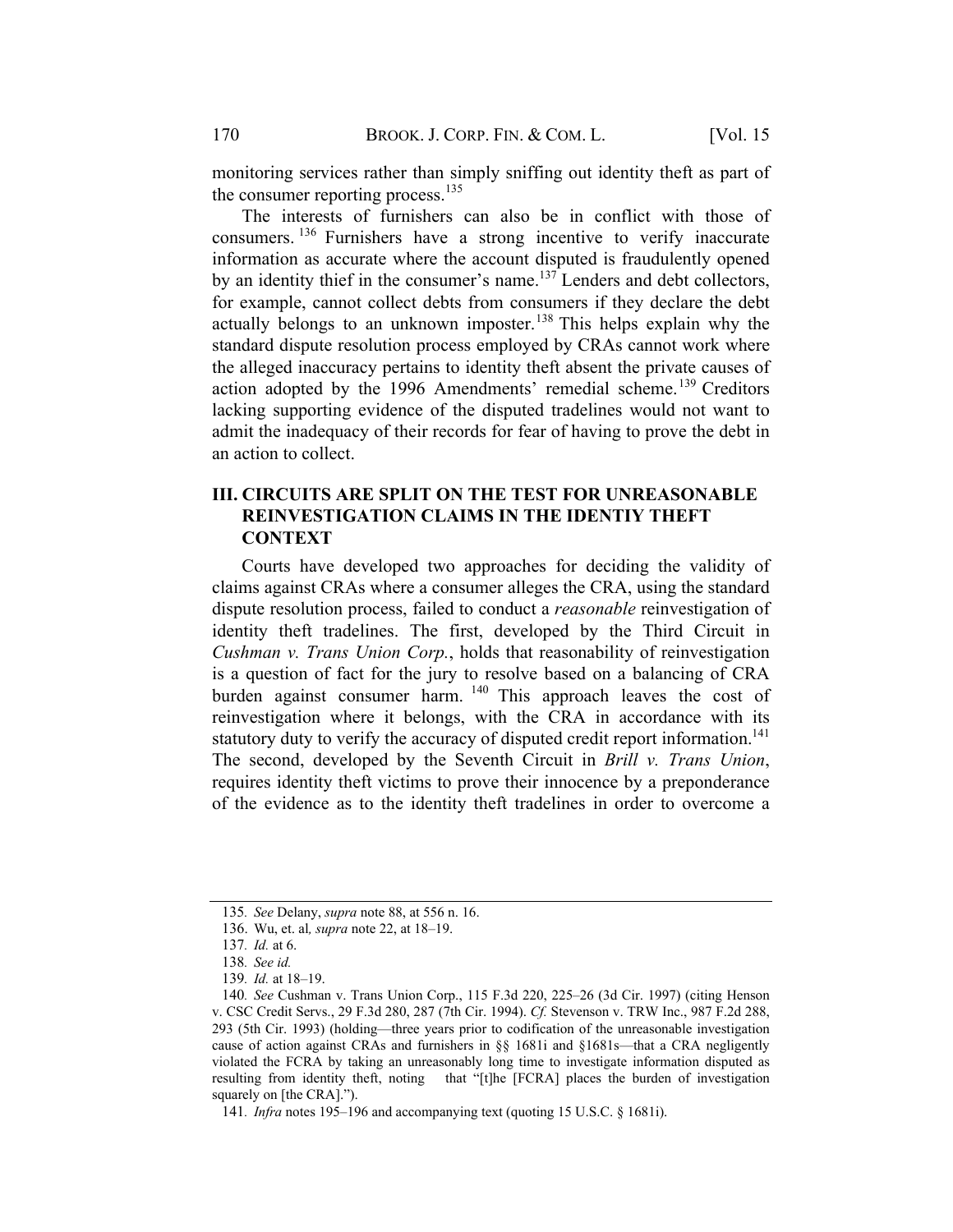motion for summary judgment by a defendant CRA. That approach shifts the cost of reinvestigation from the CRA to the consumer.<sup>142</sup>

Additionally, some lower courts have held that identity theft victims' unreasonable reinvestigation claims must fail as a matter of law regardless of what evidence consumers offer CRAs as to their identities, thus dismissing claims at the pleading stage.<sup>143</sup> Under this standard, a consumer bears the heavy burden of investigating the identity theft and litigating to a judgment that the consumer is not responsible for the debt.

The muddled caselaw appears to represent a tension over wanting to hold CRAs to account for including erroneous and harmful tradelines on consumer reports without opening the courts up to a flood of frivolous consumer claims. The solution that will follow is to require that CRAs engage in actual investigations—not just parroting conflicted furnishers but with consumers having to make good faith efforts to assist the CRA.

#### A. THE THIRD CIRCUIT'S TEST: LEAVING IT TO THE JURY

The Third Circuit was the first federal appellate court to weigh in on the question of whether a CRA should have to do more than just parrot a conflicted furnisher as part of its reinvestigation into disputed tradelines related to identity theft. As the court explained in Cushman v. Trans Union Corp., the plain language of the FCRA requires CRAs to bear the burden of reinvestigating disputed credit report information.<sup>144</sup> The court wrote, "[A] 'reinvestigation' that merely shifts the burden back to the consumer and the credit grantor cannot fulfill the obligations contemplated by the statute."<sup>145</sup> The court applied two factors described by the Seventh Circuit in *Henson v*. CSC Credit Services to inquire into the reasonability of the CRA's reinvestigation.146 The first factor is "whether the consumer has alerted the reporting agency to the possibility that the source [i.e. the furnisher] may be unreliable or the reporting agency itself knows or should know that the

<sup>142</sup>. See Brill v. TransUnion LLC, 838 F.3d 919, 920–22 (7th Cir. 2016) (holding a CRA's reinvestigation reasonable as a matter of law where the CRA did no more than verify disputed information with its furnisher in response to a consumer asserting identity theft because a consumer failed to submit evidence proving their identity was stolen).

<sup>143</sup>. See, e.g., Brill v. Trans Union LLC, No. 15-CV-300-SLC, 2015 WL 9095103, at \*3–4 (W.D. Wis. Dec. 16, 2015) (holding a consumer plaintiff's unreasonable reinvestigation claim a collateral attack on the legal validity of a debt, thus dismissing the consumer's claim, before the Seventh Circuit Court of Appeals dismissed the consumer's claim on different grounds)

<sup>144.</sup> Cushman, 115 F.3d at 225 (3d Cir. 1997) (citing Stevenson, 987 F.2d at 293 (5th Cir. 1993)). See also 15 U.S.C. §1681i.

<sup>145.</sup> Cushman, 115 F.3d at 225 (3d Cir. 1997).

<sup>146.</sup> Cushman, 115 F.3d at 224–25 (3d Cir. 1997). The Seventh Circuit in Brill cited Henson but declined to apply the Henson test to the facts before it, instead ruling that the CRA's reinvestigation in that case was reasonable as a matter of law. Brill, 838 F.3d at 921 (citing Henson, v. CSC Credit Services, 29 F.3d 280, 287 (7th Cir. 1994)). The two factors that the Third Circuit considers are only a couple of "a number of factors," indicating other factors could be considered even though they have not been so far. Cushman, 115 F.3d at 225 (3d Cir. 1997).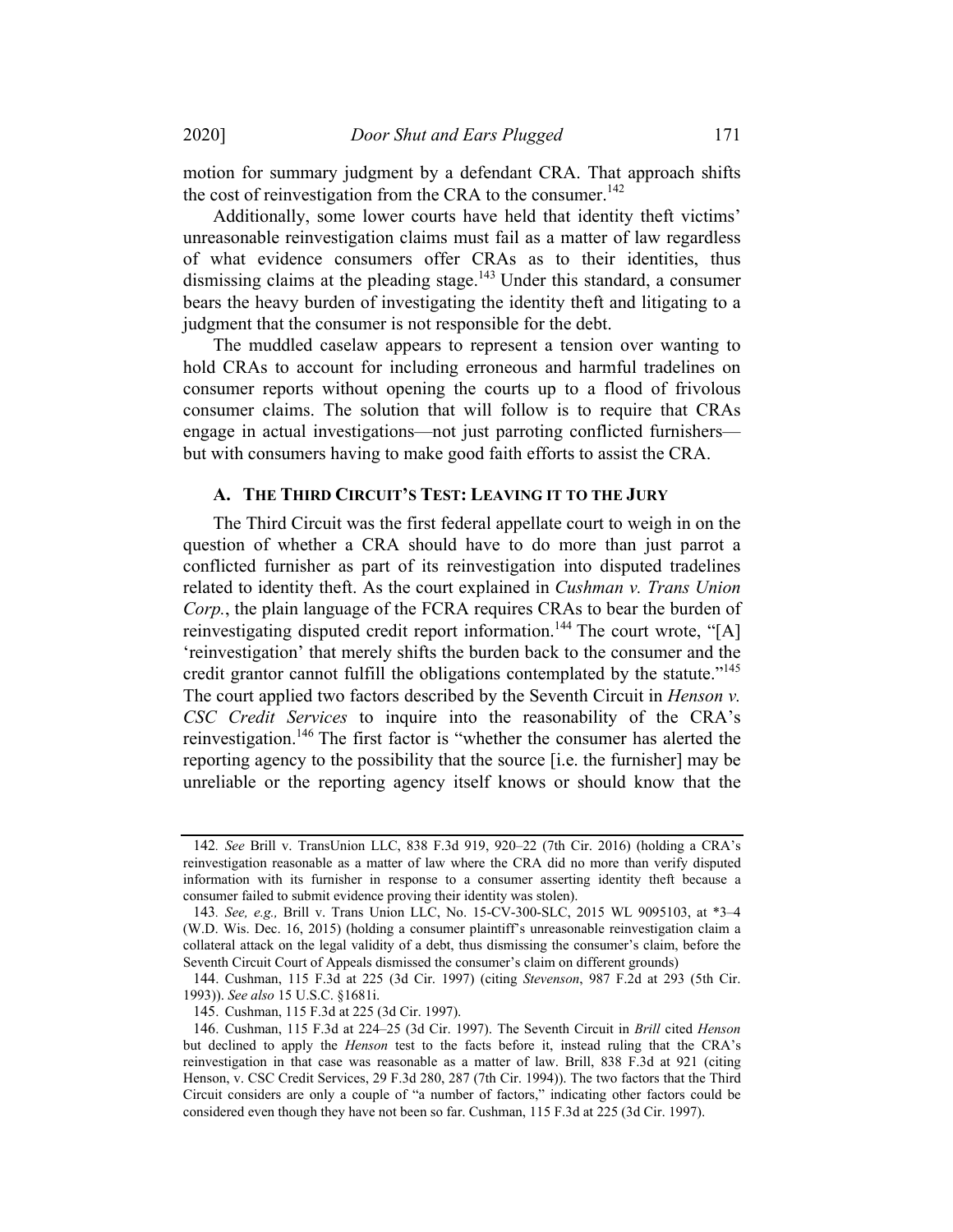source is unreliable."<sup>147</sup> The second factor is "the cost of verifying the accuracy of the source versus the possible harm inaccurately reported information may cause the consumer."148 The court explained, "Whatever considerations exist, it is for 'the trier of fact [to] weigh the[se] factors in deciding whether [the CRA] violated the provisions of section 1681i."<sup>149</sup>

Applying the *Henson* factors, the *Cushman* court held the CRA in that case was not entitled to summary judgment where the consumer alleged it conducted an unreasonable reinvestigation by verifying disputed tradelines only with furnishers.<sup>150</sup> The consumer's dispute in *Cushman* related to an identity thief's fraudulent credit card charges, and the furnishers in the case were the credit card lenders.<sup>151</sup> Notably, the CRA's reinvestigation in Cushman was conducted by an employee who was paid an hourly wage of \$7.50 with an expectation of conducting ten investigations per hour.<sup>152</sup> While investigating the dispute, the employee did not request pertinent documents from the furnishers or take any step beyond merely calling the credit card providers to ask whether the accounts were accurate.<sup>153</sup> Further, the CRA's employee did not disclose to the furnishers that the accounts were disputed as fraudulent.<sup>154</sup> Thus, the court found that a reasonable jury could find the CRA violated its statutory duty to conduct a reasonable reinvestigation of the disputed accounts.<sup>155</sup> As the court explained:

The jury could have concluded that after [the CRA] was alerted to the accusation that the accounts were obtained fraudulently, and then confronted with the credit grantors' reiteration of the inaccurate information, [the CRA] should have known that the credit grantors were 'unreliable' to the extent that they had not been informed of the fraud. . . . Similarly, the jury could have concluded that seventy-five cents per investigation was too little to spend when weighed against Cushman's damages.<sup>156</sup>

The Cushman approach has tended to result in rulings for consumers in unreasonable reinvestigation claims against CRAs.  $157$  For example, in

<sup>147.</sup> Cushman, 115 F.3d at 225 (3d Cir. 1997) (quoting Henson, 29 F.3d at 287 (7th Cir. 1994)).

<sup>148</sup>. Id. at 225 (quoting Henson, 29 F.3d at 287 (7th Cir. 1994)).

<sup>149</sup>. Id. at 225–26 (quoting Henson, 29 F.3d at 287 (7th Cir. 1994)).

<sup>150</sup>. Id. at 226. The court's opinion noted that the trial court ruled against the CRA's motion for summary judgment but later granted summary judgment for the CRA sua sponte, after presentation of Cushman's case at trial. Id. at 222–23.

<sup>151</sup>. Id. at 226.

<sup>152</sup>. Id. at 222. The CRA's investigation here, conducted by an employee, differs from the industry standard dispute resolution process in which CRAs send ACDVs to furnishers with a codified description of the dispute. See Kittell, supra note 59, at 48; About Us, supra note 35.

<sup>153.</sup> Cushman, 115 F.3d at 222 (3d Cir. 1997).

<sup>154</sup>. Id. at 226.

<sup>155</sup>. Id.

<sup>156</sup>. Id. at 226.

<sup>157</sup>. See, e.g. Blackwell v. Chex Sys., Inc., No. 19-3419, 2020 WL 2615630 at \*6-8 (E.D. Pa. May 22, 2020).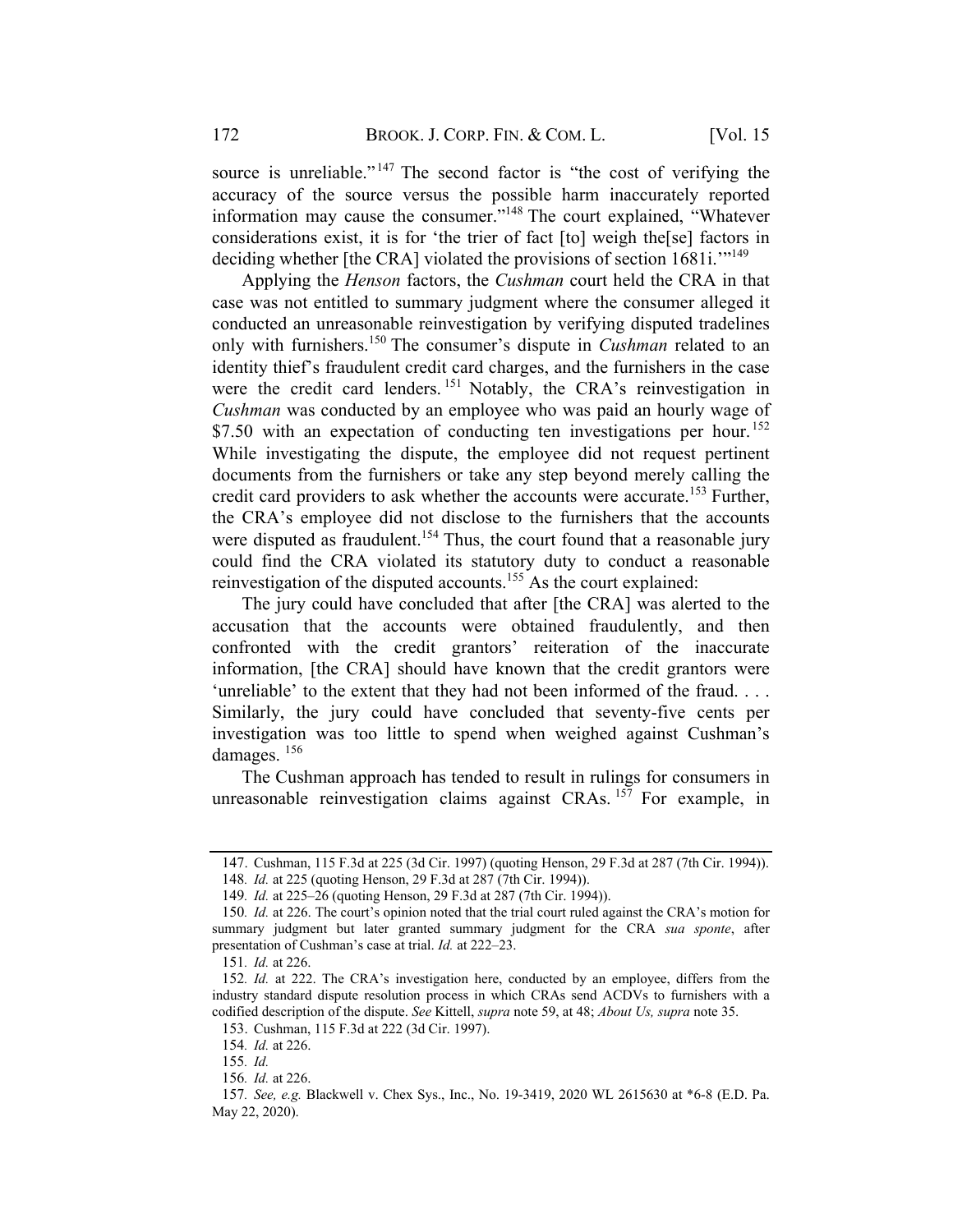Blackwell v. Chex Systems, the U.S. District Court for the Eastern District of Pennsylvania held that "parroting information it received from the furnisher is not enough to fulfill [a CRA's] obligation" to conduct a reasonable reinvestigation where a consumer's dispute relates to identity theft, because in such a case a consumer has "alerted [the CRA] that the source of information from furnishers may be unreliable."<sup>158</sup> The court cited Cushman, rephrasing the rule as a three-factor test:

Whether the credit reporting agency must go beyond the original source depends on a number of factors, including: (1) whether the consumer has alerted the consumer reporting agency that the original source may be unreliable; (2) whether the consumer reporting agency itself knows or should know that the original source is unreliable; and (3) the comparative costs of verifying the accuracy of the original sources versus the potential harm the inaccurate information may cause the consumer.<sup>159</sup>

#### **B. THE SEVENTH CIRCUIT'S TEST: THE CONSUMER SHOULD BEAR** THE COST OF INVESTIGATING

The Seventh Circuit held in Brill v. Trans Union that a CRA's reinvestigation was reasonable as a matter of law where the CRA continued to report a tradeline disputed as resulting from identity theft following a reinvestigation in which the CRA did no more than verify the account's accuracy with the furnisher.<sup>160</sup> Notably, the furnisher in that case was a conflicted source of information given it was attempting to collect on the account.<sup>161</sup> To reach its decision, the court emphasized that Brill failed to submit evidence proving he was the victim of identity theft.<sup>162</sup> As for the CRA's statutory obligation to reasonably reinvestigate the disputed tradeline, the court found no investigatory duty for the CRA beyond the standard dispute resolution process.  $163$  First, the court found it unduly burdensome for a CRA to hire a handwriting expert to compare Brill's signature with the signature used for the disputed account.<sup>164</sup> As the court explained:

Forcing a credit reporting agency to hire a handwriting expert in every case of alleged forgery would impose an expense disproportionate to the likelihood of an accurate resolution of the dispute over whether it was

<sup>158</sup>. Id. at \*8.

<sup>159</sup>. Id. at \*5 (citing Dixon-Rollins v. Experian Info. Sols., Inc., 753 F. Supp. 2d 452, 458 (E.D. Pa. 2010) (in turn citing Cushman, v. Trans Union Corp., 115 F.3d 220, 225 (3d Cir. 1997)). In addition, the court noted that "[t]he grave responsibility imposed under  $\S$  1681i(a) must consist of something more than merely parroting information received from other sources." Id. (citing Schweitzer v. Equifax Info. Sols. LLC, 441 F. App'x 896, 904 (3d Cir. 2011).

<sup>160.</sup> Brill v. TransUnion LLC, 838 F.3d 919, 922 (7th Cir. 2016).

<sup>161</sup>. See id. at 921.

<sup>162.</sup> Brill, 838 F.3d at 921 (7th Cir. 2016).

<sup>163</sup>. Id. at 921–922.

<sup>164</sup>. Id. at 920.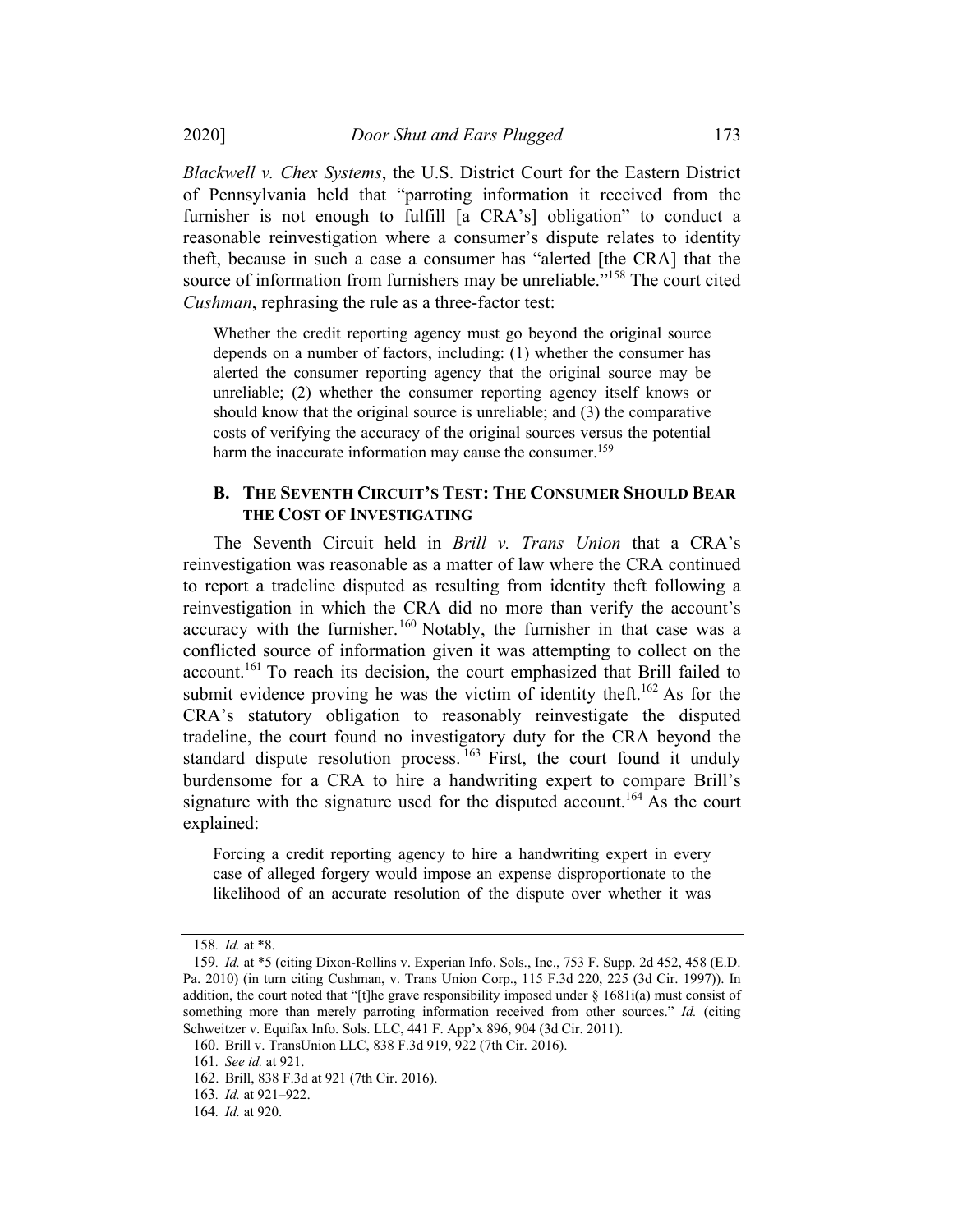indeed forgery. And so the FCRA's provisions for identity theft, 15 U.S.C. §§ 1681c–1, c–2, sensibly ask persons who believe they are or may be victims of credit fraud to report to the police before turning to the credit reporting agency. As far as we know, Brill didn't do that."<sup>165</sup>

Second, the court rejected the consumer's suggestion that the CRA analyze the handwriting itself, finding such an approach "undeveloped and unsupported."<sup>166</sup> Third, the court rejected the consumer's suggestion that the CRA evaluate the furnisher's procedures for verifying customers' identities, finding the consumer was in a better position to evaluate the furnisher's procedures than the CRA.  $167$  Finally, the court wrote of a suggestion that the CRA interview employees of the furnisher that it "might well be unduly burdensome for [the CRA] to ask [the furnisher] to identify, and put [the CRA] in touch with, the employees."<sup>168</sup> Thus, the Seventh Circuit seems to treat the costs of investigating identity theft as part of a consumer's burden of proof as the plaintiff in unreasonable reinvestigation cases against CRAs.<sup>169</sup> As a result, the Seventh Circuit moves the cost of reasonably reinvestigating disputed tradelines from CRAs to identity theft victims themselves.

The Seventh Circuit's finding in *Brill* that additional investigative steps by the CRA would be unduly burdensome was guided by the fact that the consumer in that case already settled a claim over the same account with its furnisher.<sup>170</sup> As the court explained, Brill was in a better position than the CRA to investigate the disputed information because he had the opportunity to collect information from the furnisher as to its verification processes during the discovery stage of his case against the furnisher.<sup>171</sup> The court wrote, "It was his decision to settle his suit against Toyota rather than use discovery procedures to explore the issue of forgery in depth."172 Of course, such a finding overlooks the FCRA's statutory requirement that the burden of conducting a reasonable reinvestigation falls only on the CRA.<sup>173</sup>

<sup>165</sup>. Id. at 921. The FCRA provisions that the court cites are the ones that FACTA added to the law. As explained, they hardly solve the problem. Part II (Section C).

<sup>166</sup>. Id. at 922.

<sup>167</sup>. Id. (noting that the plaintiff could have deposed the furnisher's employees during its suit against the furnisher).

<sup>168</sup>. Id.

<sup>169</sup>. See id. at 921 ( "As the plaintiff he has the burden of proof, but rather than bear that burden he invokes the statutory duty of reinvestigation by the credit reporting agency to shift the burden of proof to TransUnion, insisting that TransUnion should have done more than check with [the furnisher] Toyota...").

<sup>170</sup>. Id. at 920–22.

<sup>171</sup>. Id. at 922.

<sup>172</sup>. Id.

<sup>173.</sup> 15 U.S.C. § 1681i. See also Couch, supra note 75, at 597 (explaining that, while the FCRA was not designed specifically for identity theft victims, the statute was intended to leave the costs of accurate credit reporting with CRAs where CRAs are best positioned to reduce the risk of inaccurate credit reporting).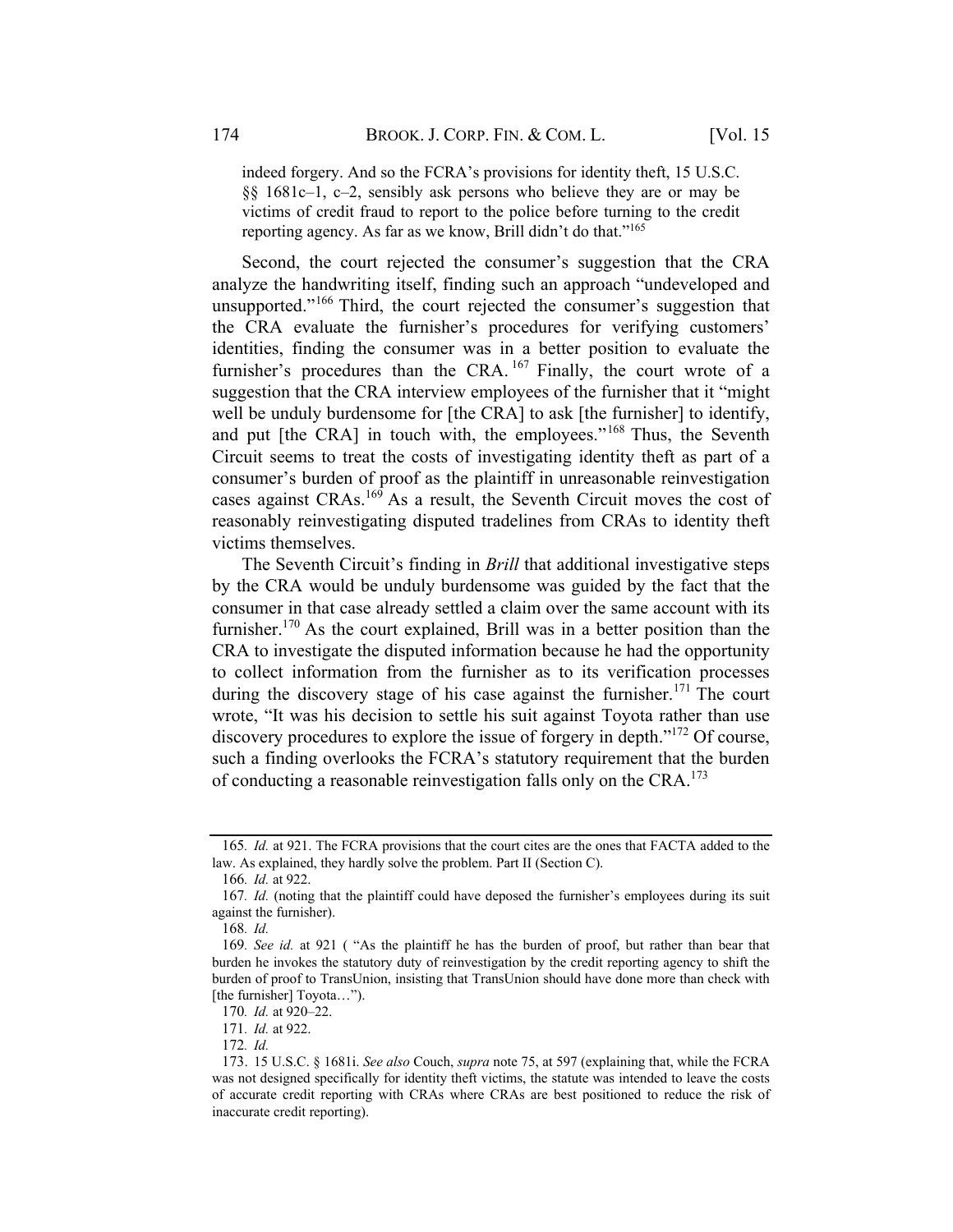#### C. THE BEWILDERING FACTUAL OR LEGAL QUESTION TEST

In order for a consumer to make out a viable unreasonable reinvestigation claim against a CRA, some courts require that the consumer show "factual inaccuracy" of the disputed tradelines.  $174$  If the disputed tradeline is not factually inaccurate but rather relates to a legal question, the consumer's unreasonable reinvestigation claim is defeated without any inquiry into CRA burden or consumer harm.<sup>175</sup> In the identity theft context, this pleading requirement for plaintiffs can lead to a CRA winning on a motion to dismiss despite a reinvestigation that does nothing more than parrot a conflicted furnisher.<sup>176</sup> CRAs have argued that an identity theft victim cannot make out an unreasonable reinvestigation claim without a court order declaring the disputed debts as unenforceable against the consumer. <sup>177</sup> They contend this is necessary because CRAs would otherwise have to act like courts of law to investigate identity theft.<sup>178</sup> Thus, the CRAs argue, identity theft victims' unreasonable reinvestigation claims fail to show factual inaccuracy but instead raise impermissible "collateral attack[s] on the legal validity of consumer debts."<sup>179</sup> For courts deferring to this CRA argument, identity is not a matter of fact but only a question of law. 180

The factual-or-legal-question test makes little sense in the identity theft context. A consumer report is not a judgment, and it cannot discharge a consumer of a debt or otherwise free him from an obligation described in a tradeline. Perhaps the test is motivated by a concern that a consumer could lie about identity theft to have tradelines that they did indeed incur removed from their consumer reports. Of course, if that is the concern, the creditor would still have the right to bring a debt collection action against the consumer. Obviously, if a consumer sought to offer his consumer reports now excluding the creditor's tradelines that the CRA could not verify—as evidence to defend such a debt collection action, the creditor could respond with the fact that roughly a quarter of credit reports contain "potentially

<sup>174</sup>. See, e.g., Brill v. Trans Union LLC, No. 15-CV-300-SLC, 2015 WL 9095103, at \*3–4 (W.D. Wis. Dec. 16, 2015) (holding a consumer plaintiff's unreasonable reinvestigation claim a collateral attack on the legal validity of a debt, thus dismissing the consumer's claim, before the Seventh Circuit Court of Appeals dismissed the consumer's claim on different grounds) (citing Carvalho v. Equifax Information Services, LLC, 629 F.3d 876, 89091 (9th Cir. 2010) and DeAndrade v. Trans Union LLC, 523 F.3d 61, 68 (1st Cir. 2008).

<sup>175</sup>. See, e.g., Carvalho, 629 F.3d at 891-92 (9th Cir. 2010) ("Because CRAs are ill equipped to adjudicate contract disputes, courts have been loath to allow consumers to mount collateral attacks on the legal validity of their debts in the guise of FCRA reinvestigation claims") (citing DeAndrade, 523 F.3d at 68 (1st Cir. 2008)).

<sup>176</sup>. See, e.g., Brill v. Trans Union LLC, 2015 WL 9095103 at \*5..

<sup>177</sup>. See, e.g., id. at 3.

<sup>178</sup>. See, e.g., id.

<sup>179</sup>. See, e.g., id.

<sup>180.</sup> See,  $e.g., id.$  at 4 (holding the disputed consumer report accurate as a matter of law because only a court of law or a furnisher could cancel the consumer's debt).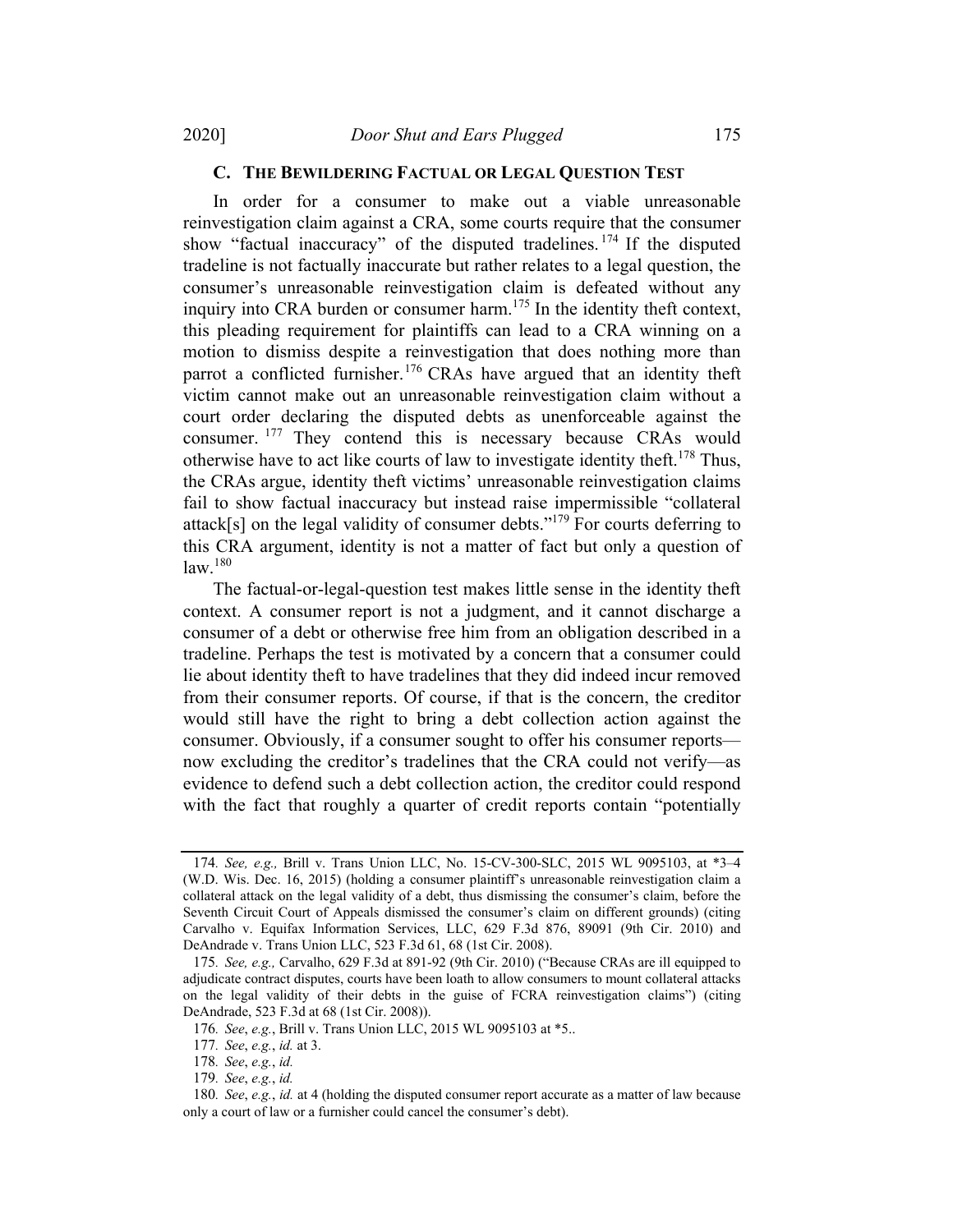material" errors.<sup>181</sup> Once the creditor earned a judgment, the tradeline would reappear on the consumer report.

The bewildering factual-or-legal-question test was rightly abandoned on appeal by the Seventh Circuit in *Brill v. Trans Union*,  $182$  albeit for the troubling put-the-burden-on-the-consumer test, and perhaps only due to the fact that the consumer had since settled a lawsuit against the furnisher over the fraudulent debt.<sup>183</sup> As the lower court in *Brill* unnecessarily lamented:

It's not that the court lacks sympathy or empathy for Brill's situation, but the avenues of relief available to Brill do not include an FCRA claim against Trans Union. The FCRA does not provide a basis to hold Trans Union liable for continuing to report [the furnisher's] determinations regarding Brill and the lease extension. The FCRA's reasonable reinvestigation requirement does not impose a legal duty on Trans Union to consider Brill's handwriting evidence and make its own determination that [the furnisher's] report was inaccurate.<sup>184</sup>

On the contrary, the court could have ordered the CRA to delete the identity theft tradeline from Brill's credit report.<sup>185</sup> A CRA does not have to act like a court of law to verify the truthfulness of its consumer reports but rather only investigate in the normal sense of the word.<sup>186</sup>

The lower court in *Brill* cited as support for its decision two circuitlevel opinions that gave rise to the factual-or-legal-question test: the First Circuit's in DeAndrade v. Trans Union LLC and the Ninth Circuit's in Carvalho v. Equifax Information Services.<sup>187</sup> Neither of those cases related to identity theft but instead involved questions of contractual interpretation.188 Thus, even if courts decide to apply the factual-or-legal-

<sup>181.</sup> CONG. RSCH. SERV., supra note 22, at 9 (citing FTC, Report to Congress Under Section 319 of the Fair and Accurate Credit Transactions Act of 2003, (Dec. 2012)), https://www.ftc.gov/sites/default/files/documents/reports/section-319-fair-and-accurate-credittransactions-act-2003-fifth-interim-federal-trade-commission/130211factareport.pdf.).

<sup>182</sup>. See Brill v. TransUnion LLC, 838 F.3d 919, 922 (7th Cir. 2016) (declining to discuss the lower court's rationale for dismissing the consumer's complaint—that the consumer's identity was a legal question thus excusing the CRA from its obligation to investigate).

<sup>183</sup>. See Part III (Section B) (describing the Seventh Circuit's holding in Brill v. Trans Union).

<sup>184.</sup> Brill v. Trans Union LLC, No. 15-CV-300-SLC, 2015 WL 9095103, at \*5 (W.D. Wis. Dec. 16, 2015).

<sup>185.</sup> 15 U.S.C. § 1681i; See infra notes 195–196 and accompanying text (quoting the statute).

<sup>186.</sup> Merriam-Webster's dictionary defines "investigate" as "to observe or study by close examination and systematic inquiry." Investigate, MERRIAM-WEBSTER, https://www.merriamwebster.com/dictionary/investigate (last visited on Sept. 20, 2020). As explained, CRA reinvestigations tend only to verify disputed accounts with the furnisher (e.g. is this the person who made the transaction?)—a useless inquiry given the furnisher's records in the case of identity theft would include only the stolen consumer information. See Kittell, supra note 59, at 48.

<sup>187.</sup> Brill,2015 WL 9095103 at \*3 (citing Carvalho v. Equifax Information Services, LLC, 629 F.3d 876, 890-91 (9th Cir. 2010) and DeAndrade v. Trans Union LLC, 523 F.3d 61, 68 (1st Cir. 2008).

<sup>188.</sup> Carvalho, 629 F.3d at 891 (9th Cir. 2010) ("Because CRAs are ill equipped to adjudicate contract disputes, courts have been loath to allow consumers to mount collateral attacks on the legal validity of their debts in the guise of FCRA reinvestigation claims . . . For example, in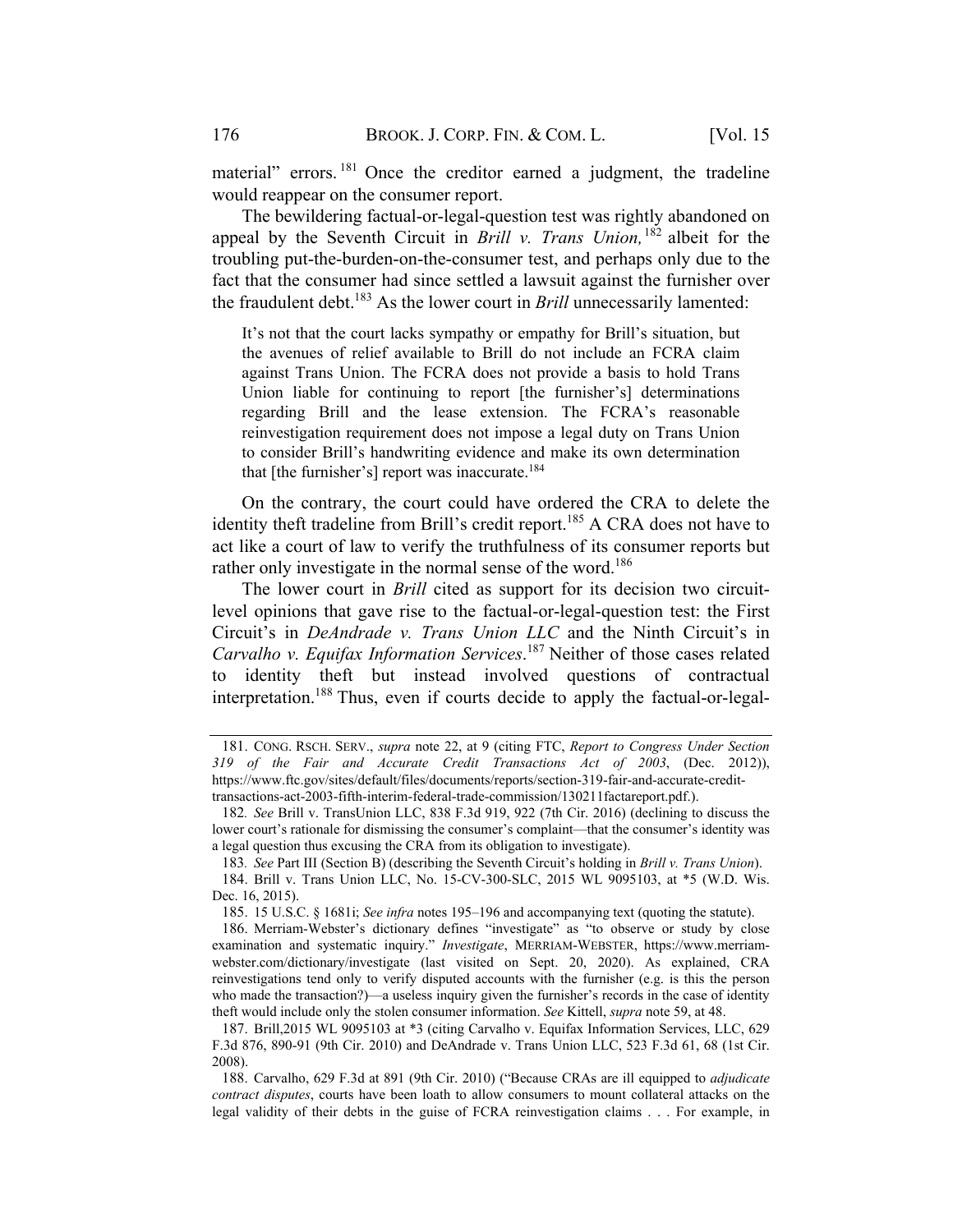question test to identity theft cases, the caselaw that gave rise to the rule can easily be distinguished. <sup>189</sup> As the District Court for the Northern District of Georgia wrote in Bailey v. SCANA Energy Marketing, "[a] dispute that a reported account is the result of identity fraud is the sort of factual dispute that a CRA is expected to investigate." $190$ 

Like the Seventh Circuit in Brill v. Trans Union, courts requiring consumers to prevail in legal actions against furnishing creditors wrongly shift investigatory costs from the CRA to the consumer. However, the cost shift here also means prevailing in lawsuits against all the furnishing creditors behind the identity theft tradelines. That requirement offends financial justice for a couple reasons. First, identity theft victims are unnecessarily harmed by the consumer reports while they litigate the debts' validity.<sup>191</sup> Second, many consumers lack the access to justice needed to litigate the fraudulent accounts.<sup>192</sup> To be clear, even if a CRA rightly removes identity theft tradelines from identity theft victims' consumer reports, the risk from unequal access to justice remains a big problem for consumer reports. A well-lawyered furnishing creditor could indeed prevail in a debt collection action against an identity theft victim, <sup>193</sup> thus allowing the CRA to resume reporting of the identity theft tradeline. However, there is no need for courts and CRAs to push identity theft victims out of financial society before such a judgment.

DeAndrade, the dispute centered on whether the consumer had ratified an allegedly fraudulent mortgage.")

<sup>189</sup>. Cf. DeAndrade, 523 F.3d at 68 (1st Cir. 2008); Carvalho, 629 F.3d at 893 (9th Cir. 2010).

<sup>190.</sup> Bailey v. SCANA Energy Mktg., Inc., No. 1:18-CV-1725-AT-JKL, 2018 WL 7575542, at \*10 (N.D. Ga. Dec. 20, 2018) (holding a consumer plaintiff's unreasonable reinvestigation claim a factual rather than legal question, and thus not a collateral attack on the legal validity of a debt, and therefore sufficient to overcome a motion to dismiss) (citing DeAndrade, 523 F.3d at 68 (1st Cir. 2008)).

<sup>191</sup>. See supra notes 22–27 and accompanying text (explaining how inaccurate consumer reports can result in loss of access to credit, housing, and employment).

<sup>192</sup>. See THE PEW CHARITABLE TRUSTS, HOW DEBT COLLECTORS ARE TRANSFORMING THE BUSINESS OF STATE COURTS (May 2020), at 13, https://www.pewtrusts.org/- /media/assets/2020/06/debt-collectors-to-consumers.pdf. (explaining that consumers typically have legal representation in less than 10 percent of debt claims). See also APPLESEED, DUE PROCESS AND CONSUMER DEBT: ELIMINATING BARRIERS TO JUSTICE IN CONSUMER CREDIT CASES (2009), at 1-2. (explaining that more than 40 percent of consumer credit cases resulted in default judgments and that some of the judgments were entered against consumers who do not actually owe the debt).

<sup>193</sup>. See APPLESEED, DUE PROCESS AND CONSUMER DEBT: ELIMINATING BARRIERS TO JUSTICE IN CONSUMER CREDIT CASES (2009), at 1-2 ("Since all creditors [in typical consumer debt cases] are represented by counsel and the defenses available to debtors can be complex, the gross disparity in representation means that debtors often never raise the overwhelming majority of legitimate defenses available to them. Creditors are able to obtain judgments against debtor defendants without ever needing to submit proof of the debt or the amount owed.").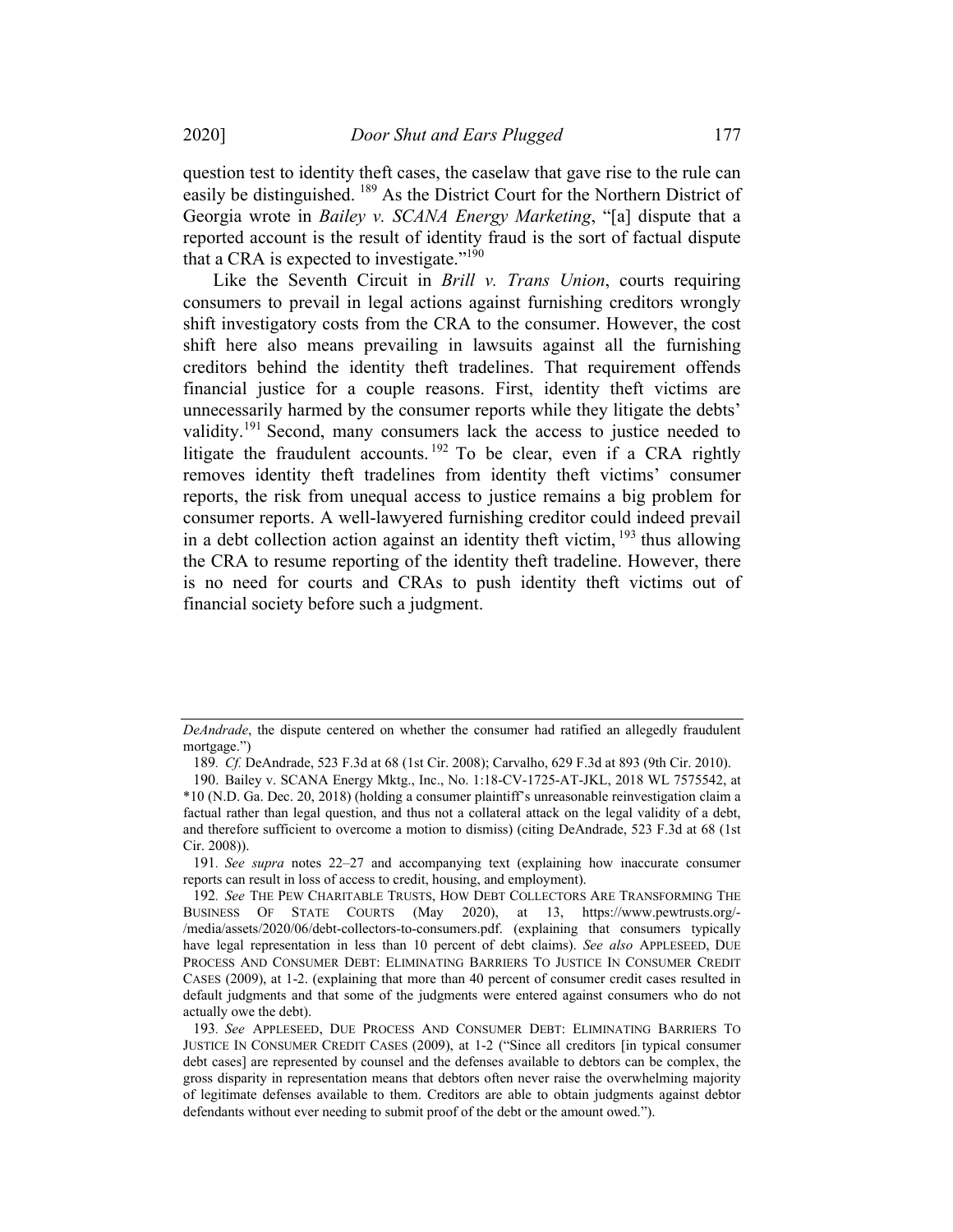#### **IV. SOLUTION**

The most obvious solution is for all courts to simply apply the law as it is written: A CRA must investigate consumer disputes related to identity theft reasonably, and that means doing more than simply verifying the disputed tradeline with a conflicted furnisher and punting the costs of an actual investigation to the consumer.<sup>194</sup>

The FCRA provides that a CRA must conduct a "reasonable reinvestigation to determine whether the disputed information is inaccurate and record the current status of the disputed information, or delete the item from the file in accordance with paragraph (5), before the end of [a] 30-day period beginning on the date on which the agency receives the notice of the dispute from the consumer or reseller."<sup>195</sup> Paragraph (5) describes how a CRA must treat inaccurate or unverifiable information.

If, after any reinvestigation under paragraph (1) of any information disputed by a consumer, an item of the information is found to be inaccurate or incomplete or cannot be verified, the consumer reporting agency shall— (i) *promptly delete* that item of information from the file of the consumer, *or modify* that item of information, as appropriate, based on the results of the reinvestigation; and (ii) promptly notify the furnisher of that information that the information has been modified or deleted from the file of the consumer. 196

If the CRA cannot verify the disputed information through a reasonable reinvestigation then it must delete it or modify it based on what the CRA has learned from a reasonable reinvestigation.<sup>197</sup> Doing nothing more than verifying the disputed information with its original and conflicted source the furnisher—should be *prima facie* unreasonable, with the burden then moving to the CRA to show that its costs to actually verify the accuracy of the information outweigh the harm the disputed accounts cause the consumer. Courts have however been hesitant to adopt that simple answer.

While the Third Circuit held in *Cushman* that reasonability of a CRA's reinvestigation is a question of fact for the jury to solve based on a balancing of the burden of a CRA's reinvestigation against the harm that the disputed accounts cause the consumer,<sup>198</sup> the Seventh Circuit in *Brill* shifts investigatory costs to the consumer based on an approach that focuses almost exclusively on CRA costs with little inquiry into consumer harm.<sup>199</sup>

<sup>194</sup>. See supra note 185 (explaining that the CRA's do not "investigate" consumer disputes in the normal sense of the word).

<sup>195.</sup> 15 U.S.C. § 1681i(a)(1)(A).

<sup>196.</sup> 15 U.S.C. § 1681i(a)(5)(A).

<sup>197.</sup> 15 U.S.C. §1681i(a)..

<sup>198.</sup> Cushman v. Trans Union Corp., 115 F.3d 220, 226 (3d Cir. 1997).

<sup>199</sup>. Compare Brill v. TransUnion LLC, 838 F.3d 919, 920–22 (7th Cir. 2016) (holding a CRA's reinvestigation reasonable as a matter of law where the CRA declined to delete or modify the disputed item following an investigation that did no more than verify disputed information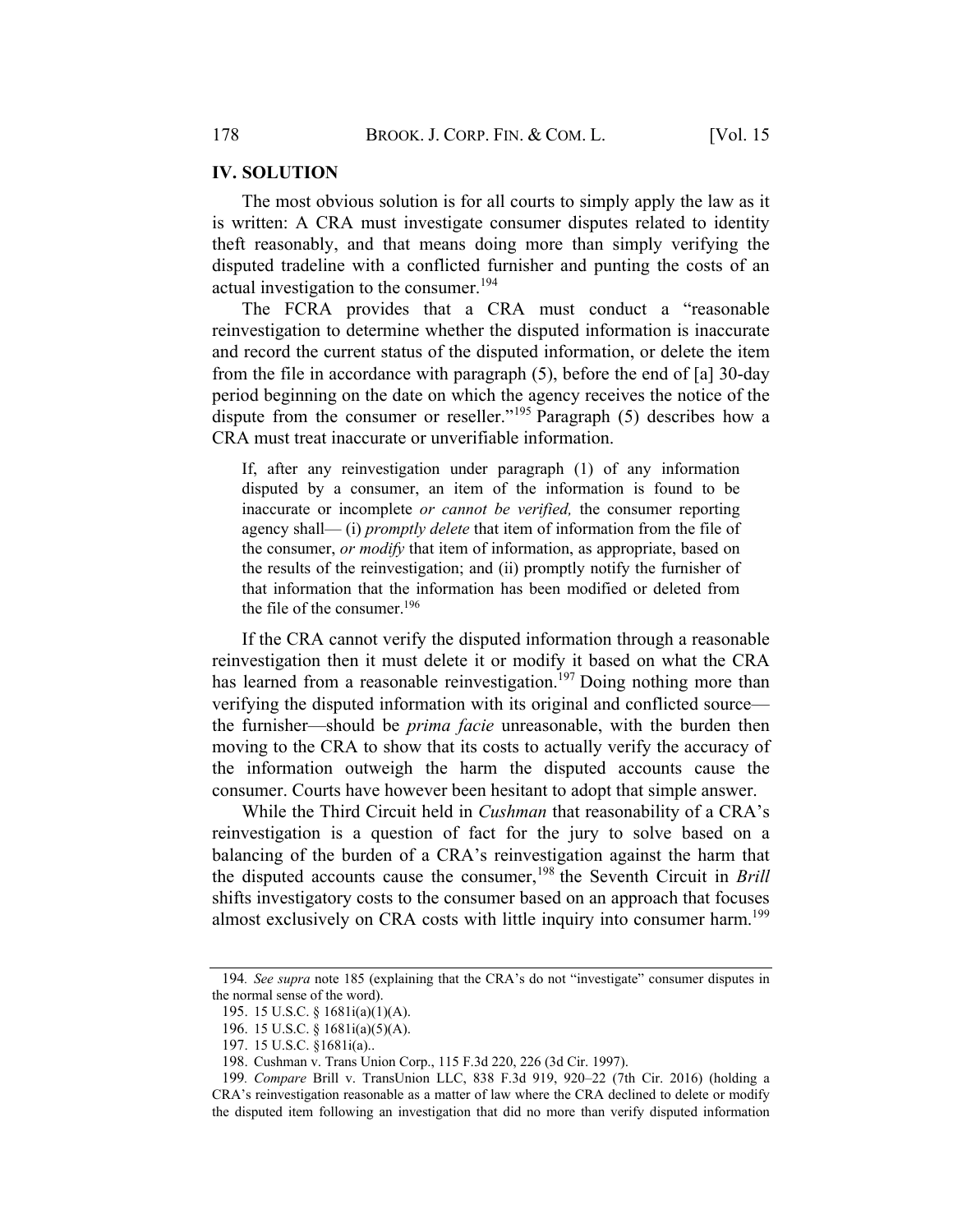In other words, the Seventh Circuit says the identity theft victim bears the burden of proving his innocence to avoid the harm of an inaccurate consumer report. Muddling the law even further is the potential for courts to remove the First and Ninth Circuits factual-or-legal-question test from its contract-dispute facts, instead using it to dismiss identity theft victims claims at the pleading stage.<sup>200</sup> Indeed, the plain text solution has yet to win the day, perhaps reflecting a hesitancy by courts to open their doors to a wave of consumer lawsuits alleging CRAs failed to reasonably reinvestigate identity theft transactions. What matters is the law and its purpose. Here, that is to hold CRAs responsible for accurate consumer reporting, and to allow people harmed by inaccurate reports to have them corrected.<sup>201</sup> Therefore, the best path forward is a new standard that harmonizes the Third and Seventh Circuit's approaches with the FCRA's remedial scheme and FACTA's identity theft provisions.

# A. HARMONIZING THE CIRCUIT SPLIT IN LIGHT OF THE FCRA AS **AMENDED BY FACTA**

The rationales underlying holdings against identity theft victims alleging unreasonable reinvestigations appear based on a desire to put part of the burden of accurate credit reporting on consumers themselves. Putting investigatory burden on consumers means lessening the burden on CRAs. A CRA's investigatory burden is a key component of the Third Circuit's Cushman standard: a CRA on notice that its furnisher is not a reliable source of information must bear the burden of investigation above and beyond the furnisher verification if the burden of a reasonable investigation is lower than the harm caused by the consumer report.  $202$  Therefore, a consumer could conduct some good faith investigatory acts which might alleviate the concerns underlying the Seventh Circuit's standard, <sup>203</sup> and those acts could be read as lowering the CRA's investigatory burden thus harmonizing a solution into the Third Circuit's approach from Cushman.

#### **B.** THE PROPOSED TEST

To prevail on an unreasonable reinvestigation claim against a CRA where the consumer disputes tradelines as inaccurate due to identity theft,

with its furnisher in response to a consumer asserting identity theft, because a consumer failed to submit evidence proving their identity was stolen) with 15 U.S.C. § 1681i(a) (stating that a CRA must conduct a reasonable reinvestigation of the disputed information and delete or modify the disputed information in accordance with the reinvestigation if the disputed information cannot be verified)..

<sup>200</sup>. See Part III (Section C) (describing the factual-or-legal question test and how it is inappropriate in the identity theft context).

<sup>201</sup>. See 15 U.S.C. §§ 1681e(b), 1681i.

<sup>202.</sup> Part III (Section A) (describing the Third Circuit's holding in Cushman v. Trans Union).

<sup>203</sup>. See Part III (Section B) (describing the Seventh Circuit's holding in Brill v. Trans Union).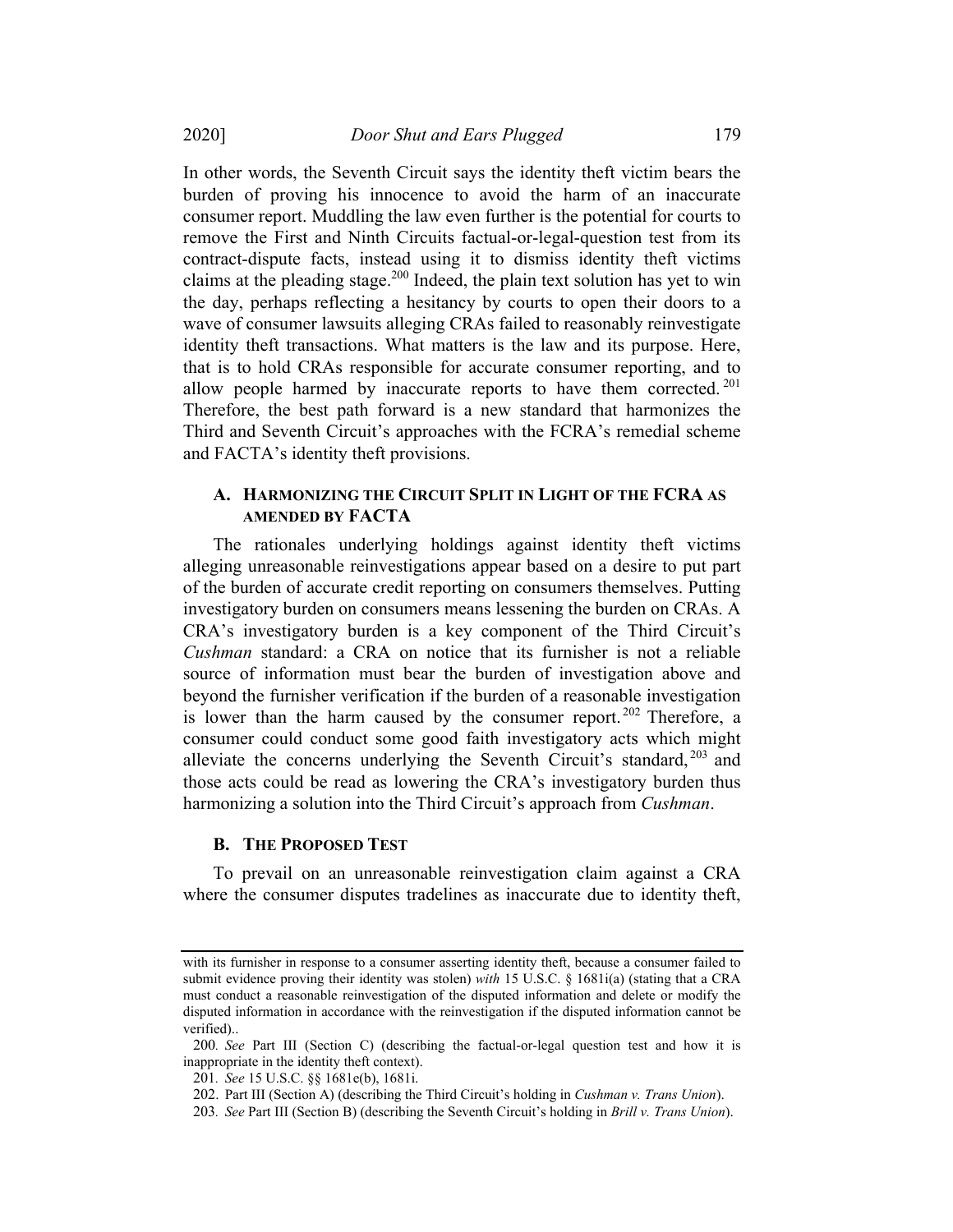the consumer could be required to show good faith. The good faith showing could include factors related to (1) mitigation of damages and (2) helping the CRA correct the reports, for example. A consumer meeting just one factor could be plenty sufficient for a good faith finding. In light of the FCRA's purpose to encourage fair and equitable credit reporting, this good faith showing by the consumer would have to be an exceptionally low pleading hurdle. Such a showing is not required by the statute for a consumer to prevail in an unreasonable reinvestigation claim against a CRA, but it would serve to harmonize the caselaw.

Some factors to consider for showing an effort by the consumer to mitigate damages could include:

- Placing a fraud alert on their credit file in accordance with FACTA.
- Placing a credit freeze on their credit file in accordance with FACTA.

Some factors to consider for showing an effort by the consumer to help the CRA correct the identity theft tradelines on the consumer report could include:

- Sending some information in the dispute letter corroborating that an identity thief and not the consumer opened the accounts (e.g. statement from a witness providing an alibi, the consumer's signature to compare to forged signatures, a copy of a police report the consumer filed with local law enforcement as to the identity theft, potential suspects that the CRA might look into by comparing spending patterns of the suspect with the disputed tradelines).
- Using discovery to inquire into the furnisher's reliability in those instances that a furnisher has brought a debt collection action against the consumer, and the consumer has been able to afford such litigation.
- Unreturned phone calls and messages left with the CRA and/or furnisher.
- Filing of an Identity Theft Report with the FTC.
- Filing of consumer complaints with the CFPB.
- Timely response to any CRA questions or inquiries following-up on the consumer's dispute.

#### **V. CONCLUSION**

The full harm from data breaches compromising consumers' personal information is not yet known, but identity theft surely follows.<sup>204</sup> As CRAs profit from consumers' information without consent, and fail to protect it from hackers, it is only right that they actually investigate the accuracy of their reports. Without diligent investigation, the CRA wrongly pushes consumers out of financial society for an imposter's crime. That can mean

<sup>204</sup>. See Wu, et. al, supra note 22, at 12.